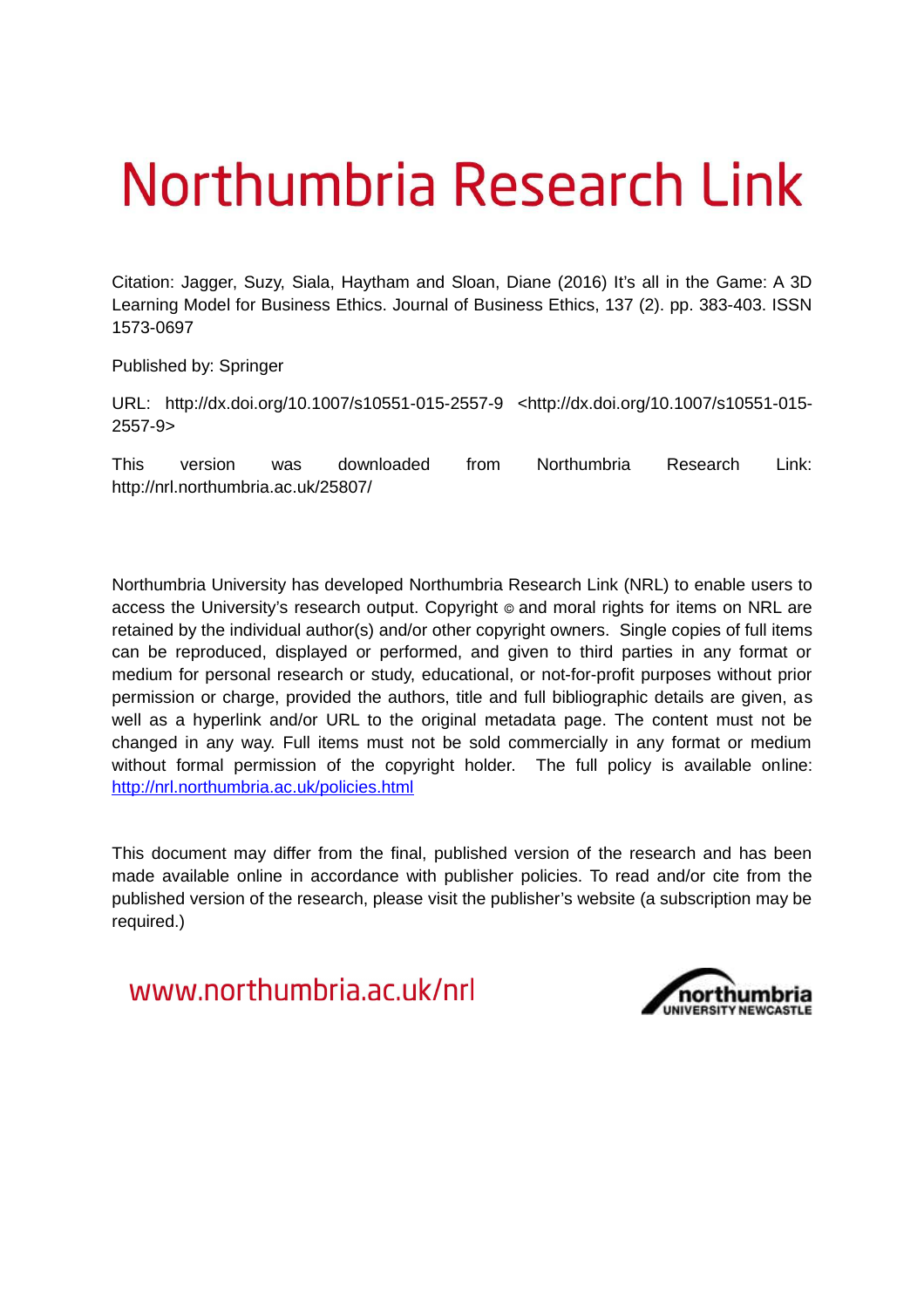Jagger, Suzy, Siala, Haytham, & Sloan, Diane. (2015). It's All in the Game: A 3D Learning Model for Business Ethics. Journal of Business Ethics, 1-21. doi: 10.1007/s10551-015-2557-9

# **It's all in the Game: A 3D Learning Model for Business Ethics**

Dr Suzy Jagger, Dr Haytham Siala, Dr Diane Sloan

Keywords: Teaching Business Ethics; Business Simulation Game, Serious Games; Interactive Learning; Experiential learning; Business Ethics Education; Mixed Methods

#### **Abstract**

How can we improve business ethics education for the  $21<sup>st</sup>$  century? This study evaluates the effectiveness of a visual case exercise in the form of a 3D immersive game given to undergraduate students at two UK Universities as part of a mandatory Business Ethics module. We propose that due to evolving learning styles, the immersive nature of interactive games lends itself as a vehicle to make the learning of ethics more 'concrete' and 'personal' and therefore more engaging. To achieve this we designed and built an immersive  $3D$  simulation game<sup>1</sup> in the style of a visual case. The effectiveness of the game was evaluated using a mixed methods approach measuring recognised and adapted constructs from the Technology Acceptance Model (TAM). Results demonstrate that students found the game beneficial to their learning of ethics with the development of knowledge and skills applicable to the real world and that they engaged with the process due to game elements. Findings demonstrate the potential for the development of simulated games to teach ethics at all levels and modes of delivery and the contribution of this type of visual case model as a pedagogic method.

#### **Introduction**

 $\overline{a}$ 

Ethics education is now on the agenda for many business schools – often in the form of dedicated classes (Van Liedekerke & Demuijnck, 2011) and in order to meet the challenges of professional accreditation (Lawrence & Reed, 2011). Within the higher education sector the challenge is clear – to ensure business students leave university with a deep understanding of their role and responsibility towards their future employers, community and society in general; to understand what a professional is; and the important part they play in shaping a business world that is seen as contributory and responsible (Felton & Sims, 2005).

This research discusses the potential of using a visual case model in the form of a 3D interactive computer game as a method for engaging students on Business Ethics courses. Our research question being, how and to what extent can an immersive interactive Business Ethics game contribute to the development of knowledge, skills and values of Business Ethics students? The objectives of the research were:

1. An analysis of the use of games in Business Ethics education;

2. Creation of a new business ethics game aligned with current research on both ethics education and educational games;

3. Research on the adoption and impact of the game on knowledge, skills and values of Business School students;

4. New insights into theory and practice based on research results.

<sup>&</sup>lt;sup>1</sup> The software development was part of a matched funding project between the University of Roehampton, the UK Higher Education Academy, and a European NGO, ORT France, and involved the design of a pedagogic framework and accompanying web-based interactive 3D animated game to support and develop ethical decision-making skills and moral sensitivity set within a professional business context.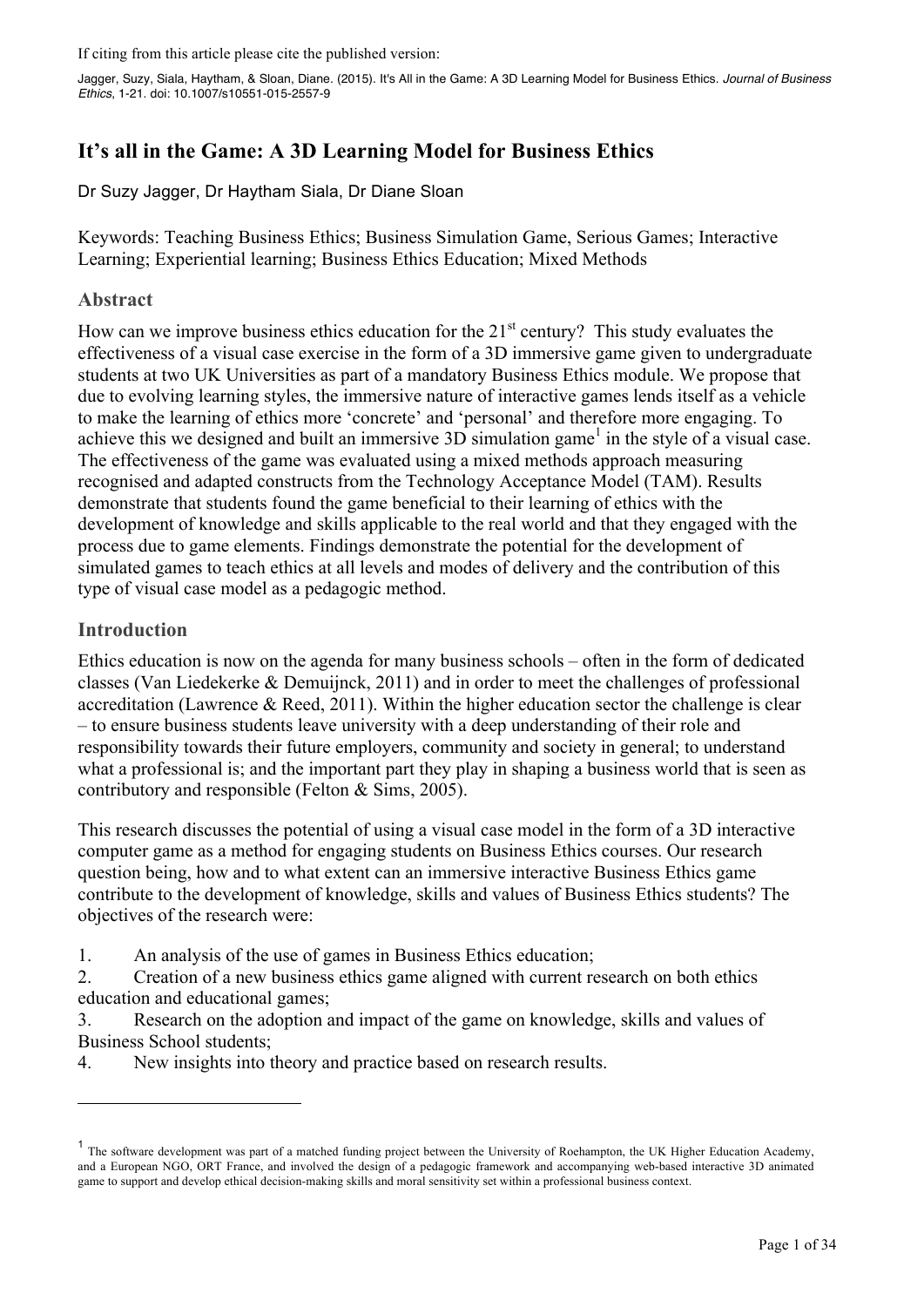Jagger, Suzy, Siala, Haytham, & Sloan, Diane. (2015). It's All in the Game: A 3D Learning Model for Business Ethics. Journal of Business Ethics, 1-21. doi: 10.1007/s10551-015-2557-9

To evaluate the effectiveness of the game we adopted a mixed method approach - an extended version of the Technology Acceptance Model (TAM) combined with qualitative focus groups targeted specifically using final year undergraduate students on a Business Ethics course. Over the last twenty years researchers have used the TAM to assess IT usage and have identified user perceptions of usefulness and ease of use as key factors in the acceptance of a particular technology (Bajaj & Nidumolu, 1998; Koufaris, 2002; Lin & Lu, 2000; Szajna, 1994). Others have extended the TAM to evaluate the impact of technology on learning (Edmunds, et al., 2012; Hsu & Lu, 2004; Yusoff, et al., 2010).

The first part of this paper will establish the context and theoretical background of using simulation games in business education. This will be followed by explanation of the methodology adopted covering the development of the ethics game and research methods used to evaluate its effectiveness. The final sections will present the findings and discussion, concluding with an evaluation of the contribution of the paper to both pedagogic research and the pedagogy of teaching business ethics.

#### **Theoretical Background**

#### *Simulated Games in Business*

Development of technology enhanced learning to engage students is an area of pedagogic research that is gaining momentum. This has been encouraged by the increases seen in the use of computer games in general – increases largely fuelled by the rise of the Nintendo DS and Wii platforms and the development of games on diverse platforms such as online and mobile (Klopfer, et al., 2009); and software development which now makes it far easier for anyone to design and build their own games. Between 2008 and 2011 the number of gamers in the US rose 241% (56 million to 135 million) (Macchiarella, 2012). *Generation Z* have now entered the education arena and are defined as the "first tribe of true digital natives" (Wallop, 2014). This new audience provides greater potential for the reach of educational games as technology expands conceptual possibilities. Often referred to as 'Educational Games' or 'Serious Games' due to their purpose being other than to entertain, there is growing research evidence supporting the use of digital games for learning at all levels (Afari, et al., 2013; Annetta, et al., 2010; Whitton, 2012).

Research has identified the powerful effect entertainment console games can have on player engagement – sometimes to the level of addiction (Kuss, et al., 2013). Our intention was to develop an immersive interactive game as a business ethics visual case exercise, including within it a combination of rules and values based ethical components requiring interactive decisionmaking. The use of computerised business simulations have been common practice for decades (Vos & Brennan, 2010). Research supports the view that learning instruments of this nature provide players with a 'valid representation' of real-world issues faced by managers and that students prefer simulated teaching methods to either lectures or case discussions with 'little risk and much to gain' (Anderson & Lawton, 2009:196). There is some disparity between a computer simulation and a digital game and further differences in types of simulation games. A simulation is defined as, 'a dynamic and simplified model of reality… judged by its realism, by its correspondence to the system which it represents' (Sauve, et al., 2007:253). A simulation game has the components of a simulation but often with additional gaming elements such as fictional characters, competition (often via a points system), conflict, rules, and predetermined goals. A game may be less based on reality compared to a simulation. Recent technological advancements have now made it possible to produce something previously only possible in the lucrative video games market and consequently the use and associated research on educational games or 'serious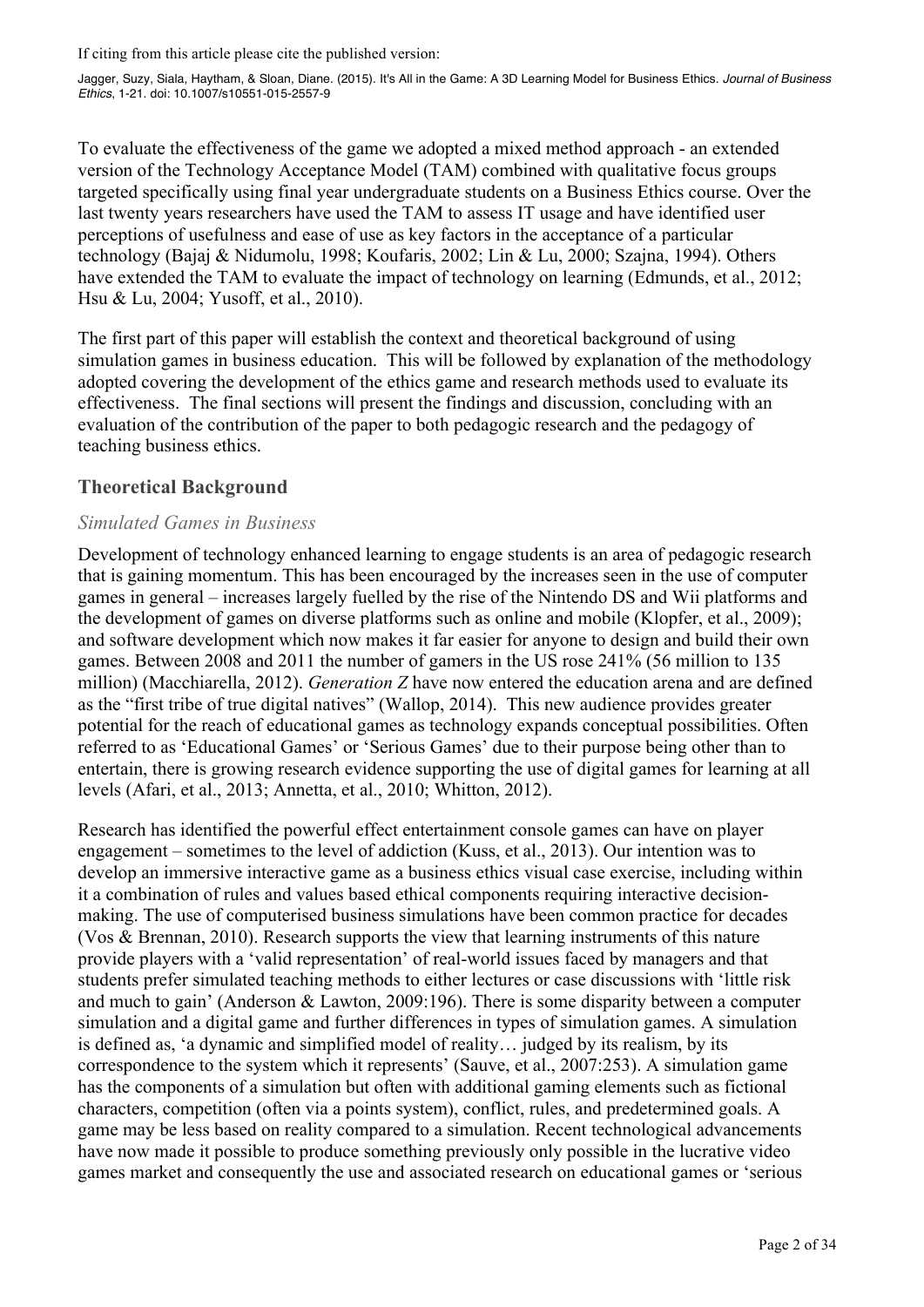Jagger, Suzy, Siala, Haytham, & Sloan, Diane. (2015). It's All in the Game: A 3D Learning Model for Business Ethics. Journal of Business Ethics, 1-21. doi: 10.1007/s10551-015-2557-9

games' has been growing steadily in response to this technological development (Steinkuehler & Duncan, 2008).

The take up of technology as a method for communicating and networking has been responsible for an evolution in learning styles and a change in the lecturer/student dynamic. Dede labels the *post-millennial* student as someone who regards the Internet, rather than the lecturer, as the main knowledge resource (2005) and seeks to engage with lecturer and classmates equally, often expressing thoughts and opinions via social media and other technology based methods of communication and interaction. This has led to a shift in educational methods to address this new learning style, which Kolb et al describe as the 'inside-out' approach, educators seek 'to tap the internal interest and intrinsic motivation of learners…building on their prior knowledge and experience' (2014:207). The impact of technology on learning styles was noted by Gioia and Brass (1986) in their studies advocating the use of visual imagery to cater to the TV Generation of the 1980s. More recently Properpio and Gioia (2007) extended this argument to suggest that, as a result of the Internet and gaming technologies, educators should 'explore some of the implications of the progressive shift from verbal to visual to virtual approaches to learning' (ibid p.70) their premise being that 'effective learning occurs when students' learning styles align with in-class teaching styles' (ibid p.71). Furthermore the flexibility of Internet-based learning which is neither time nor situation-dependent, influences students perceived ease of use and usefulness of the technology and this contributes to overall student satisfaction (Arbaugh, 2002).

A simulation game is an example of an experiential learner-centred approach with the educator's role being one of coach and evaluator. Debriefing plays a large part in the learning process supporting the view that learning methods of this type are better situated in a blended learning environment 'to help learners reflect on their experiences and observations in the game, share them with others, crystallize conclusions, and generalize implications for other settings' (Kolb, et al., 2014:205). For this reason our game was designed to sit within a wider business ethics course or training programme accompanied by class discussions and reflective assignments. This also allows for some control to reduce the phenomenon of 'gaming the game' whereby students complete the steps without benefiting from the learning process. Pedagogic design strategies such as requiring the player to mentally process clues in order to answer quiz questions at the end of each level (to gain more points) and as part of an overall blended learning strategy with accompanying assignments requiring the student to become familiar with game story concepts.

There are a variety of studies which discuss simulations to promote Business Ethics teaching (Buck, 2014) and a few of these simulations are currently available on the market. Most approach the topic from a utilitarian perspective – the analysis of company financials (sometimes but not always fictitious) to determine best course of action. *Deepwater* is an example of a business ethics game in which students experience how difficult it is to achieve the balance between rewards to oneself against risk to others using the real-life scenario of the BP oil disaster (ibid). There are examples of the use of case studies and role play (Lloyd & Van De Poel, 2008; Ricci & Markulis, 1990) and the development of scenarios. A current popular game in the US is the Core Values Simulation, which provides a platform for students to work in teams to discover how ethical decisions can affect the financials of a corporation (The Ethics Game, 2014). Soy-DRI behavioural simulation was an example of team-based role play designed for employees to improve their skills in ethical decision making (Thorne LeClair & Ferrell, 2000). Although some of the above utilise computer-based software, none were developed incorporating a visual case model of the type proposed in this research.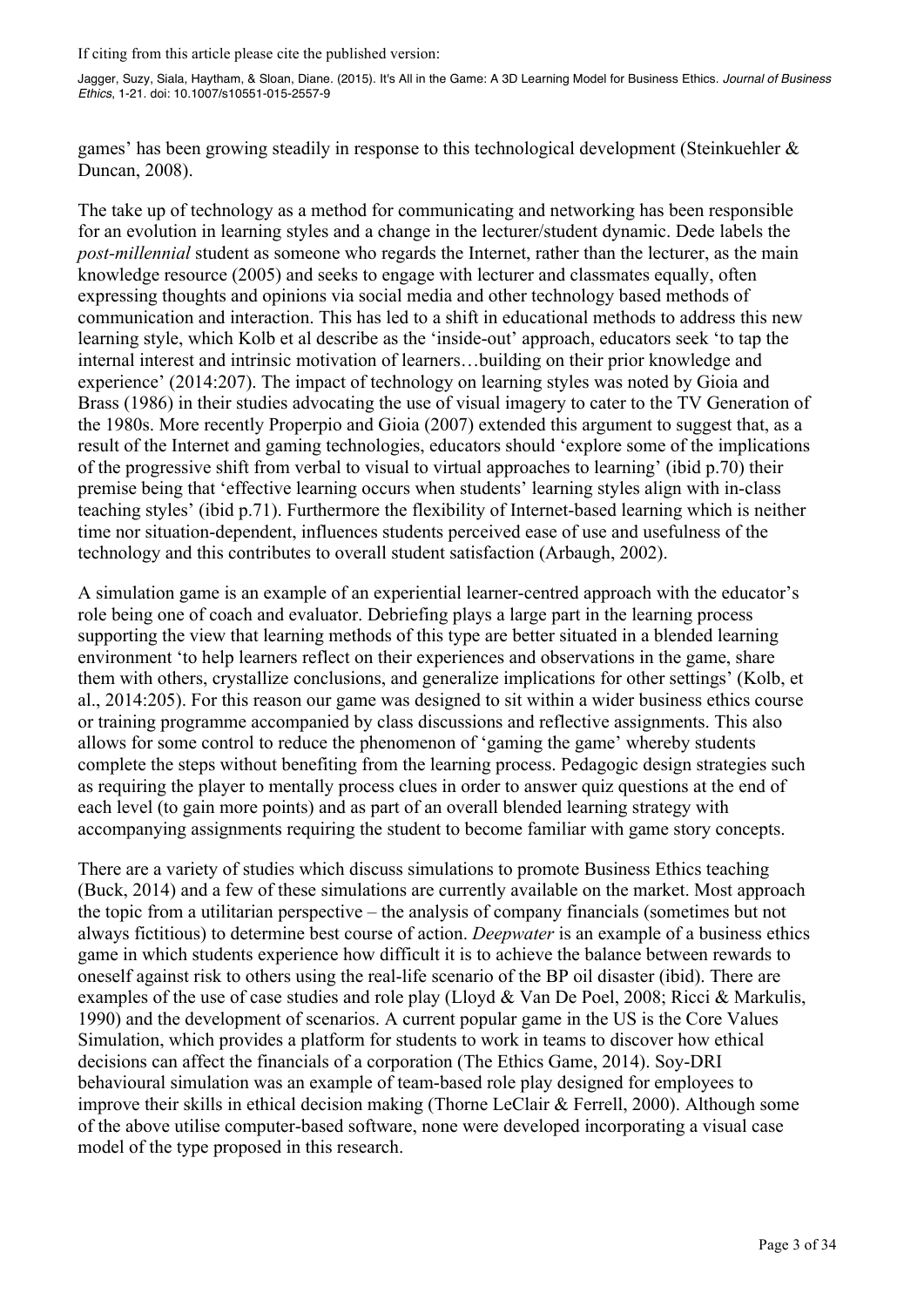Jagger, Suzy, Siala, Haytham, & Sloan, Diane. (2015). It's All in the Game: A 3D Learning Model for Business Ethics. Journal of Business Ethics, 1-21. doi: 10.1007/s10551-015-2557-9

## **Research Methodology**

#### *The Ethics Game*

The development of the business ethics game [*name removed for anonymity]* uses 3D animation technology delivered via a web browser to portray a visual model of a marketing case study in video game format. It follows the story of Anna, a marketing manager who has a target to meet. Comic book pages appear when accessed as clues within the environments and from this narrative the players discover the game objectives. As they proceed through the game they meet some of the characters they have read about in the comic book as well as others. These characters prompt them to make ethical decisions on behalf of Anna. Some of these decisions have an impact on the direction of the storyline. To complete the game a player needs to complete between 5 or 6 levels (depending on user choices). The player sees things through Anna's eyes as they walk through the different levels picking up clues (some hidden), which either cause an incrementing of points or are required in order to proceed to the next level. After each level the user completes a short multiple choice or fill-in-the-blanks quiz which is based on clues they accessed in the game, before moving on to the next level. Anna is presented with some difficult choices to make to achieve her business objectives as she proceeds through the different levels to reach a final conclusion.

Designing a game for the express purpose of developing ethical awareness and moral engagement is particularly appropriate when considering the nature of gameplay itself. Sicart contends that the ontology of a game - a system which contains rules set within the context of a structured environment - calls for an "expansion of our moral universe" as it is no longer about "how we inhabit a world but how that world allows us to inhabit it" (2009:45). He explores the notion of the computer game as a moral object with a set of rules that requires the user to take particular paths to avoid punishment or a forced ending of the game. In this way most games – even abstract games to a lesser extent – have rules which embed ethical values and it is for the game designer to be ethically responsible for the rules and the game world and the user to be responsible for the way they experience it through interpretation and enactment of the embedded ethical values.

Current pedagogy espouses a combination of rules and values based approaches to teaching business ethics although the majority of business ethics courses remain predominantly rules-based focusing on shareholder (or more recently stakeholder) analysis to aid in ethical decision making (Crossan, et al., 2013). This approach utilises deontological and consequentialist theories to underpin concepts, and principles-based methods that may typically involve case studies as foci for discussion (see for example Falkenberg & Woiceshyn, 2008; Laditka & Houck, 2006; McWilliams & Nahavandi, 2006).

Juxtaposed to this is the values-based approach emphasising personal and moral values, through the study of virtue ethics, discourse analysis and other context-related methods that stress the promotion of personal integrity and the interconnectedness of personal values and business decisions. Examples include the Moral Paradigm Test (Cooley, 2004:209), the use of honour codes (Kidwell, 2001) and exercises in practical wisdom centring on personal experience to develop moral imagination (Roca, 2008) and, more recently Gu and Neesham's moral identityfocused teaching procedure (2014).

Proponents of both approaches purport to have achieved success in improving awareness of ethical issues and skills in ethical decision making (Gu & Neesham, 2014). Our intention was to design a game that incorporates both rules and values based approaches within familiar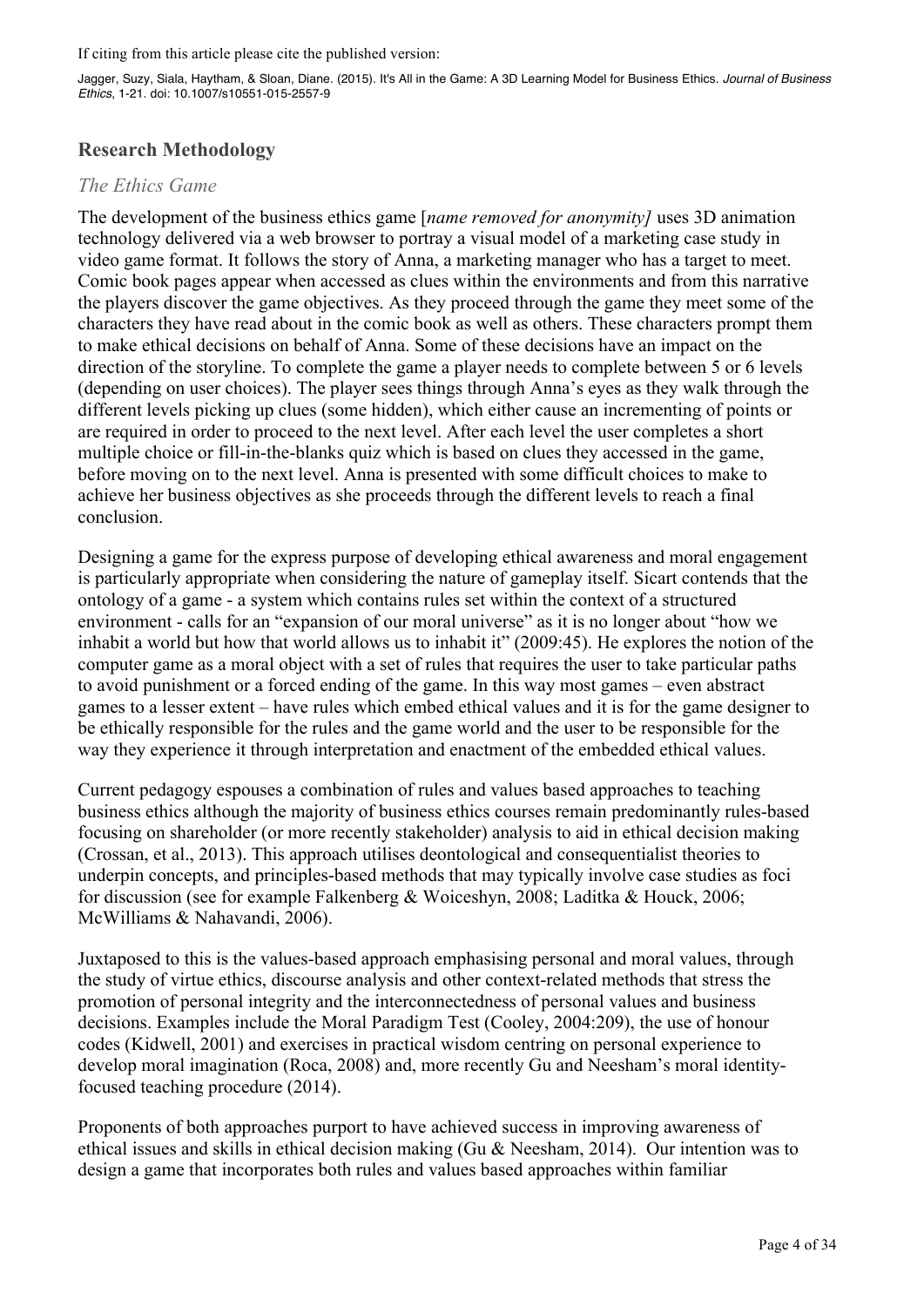Jagger, Suzy, Siala, Haytham, & Sloan, Diane. (2015). It's All in the Game: A 3D Learning Model for Business Ethics. Journal of Business Ethics, 1-21. doi: 10.1007/s10551-015-2557-9

environments with learning elements alternating between the personal and professional to address the learning outcomes of the two paradigms. Rules based approaches through critical analysis of company stakeholders; the introduction of ethical theory; professional codes of conduct and relevant laws/acts are presented in the game as clues - philosophical books appearing on the boss's desk; a company stakeholder map and organisation chart appearing on company bulletin boards, etc. with associated questions on these topics occurring in the story by characters and in quizzes at the end of each level. Values based elements presented through play items that require personal opinion, choice and reflection on that choice. There are issues such as what to do with a wallet found on the ground and opinions on events that take place. As the player traverse the different areas, they experience philosophical and practical conversations with strangers and colleagues, which require them to reflect on and commit to a personal opinion in a typical interactive game format. The denouement of the game requires the player to make a final ethical choice from which a short animation is played providing information on how key stakeholders were affected by the player's decision. The player discovers the consequences of their actions not only to their character but other stakeholders. Figure 1 provides an example of a comic book page that shows the consequences of a player's choice (to hack into a system).

#### FIGURE 1 about here

The next section discusses our research method and formulated hypotheses.

#### *Research Method*

In order to gain a deep understanding of how and to what extent an immersive interactive Business Ethics game can contribute to knowledge, skills and values, we adopted a pragmatic approach using a mixed methods methodology. Traditionally researchers have tended towards either a positivist or constructivist approach in method, however there is a growing body of knowledge supporting a third paradigm that bridges the gap between positivist and constructivist contributions. Pragmatism focuses on the problem - rather than the method - to identify a suitable research approach and is less constrained by a single methodology (Johnson & Onwuegbuzie, 2004:16). The use of a validated survey instrument was designed to quantify the extent in which users felt the game contributed to their learning of ethics. Focus groups of those who had completed the game and survey were set up to determine how the game achieved this – to document user perceptions using semi-structured questions.

Morgan (1996) discusses the combination of survey plus focus group as the third combination of four ways in which focus groups and surveys are often used within mixed method research. The use of a focus group was felt an ideal method – the 'focus' being the playing of the game – to identify the more pertinent variables and explore more complex phenomena (such as game immersion and integration within the course) more difficult to measure using a quantitative method. The mixed method approach also had the added benefit of reducing common method bias (CMB) which can occur in an exploratory research that utilises a single method of data collection from a single sample (Podsakoff, et al., 2003).

As with all methods there are weaknesses in the mixed methods approach. Firstly there is the need for expertise in both qualitative and quantitative paradigms and a coordinated approach in order to integrate the studies effectively. This triangulation needs to be undertaken whilst preserving the pure paradigm approach of each study. Other issues relate to data collection often being more time consuming and thus more expensive, as the research involves more than one study; and the issue of how best to qualitatively analyse quantitative results when results are conflicting (Johnson & Onwuegbuzie, 2004:21). In order to mitigate these inherent problems, our research team consisted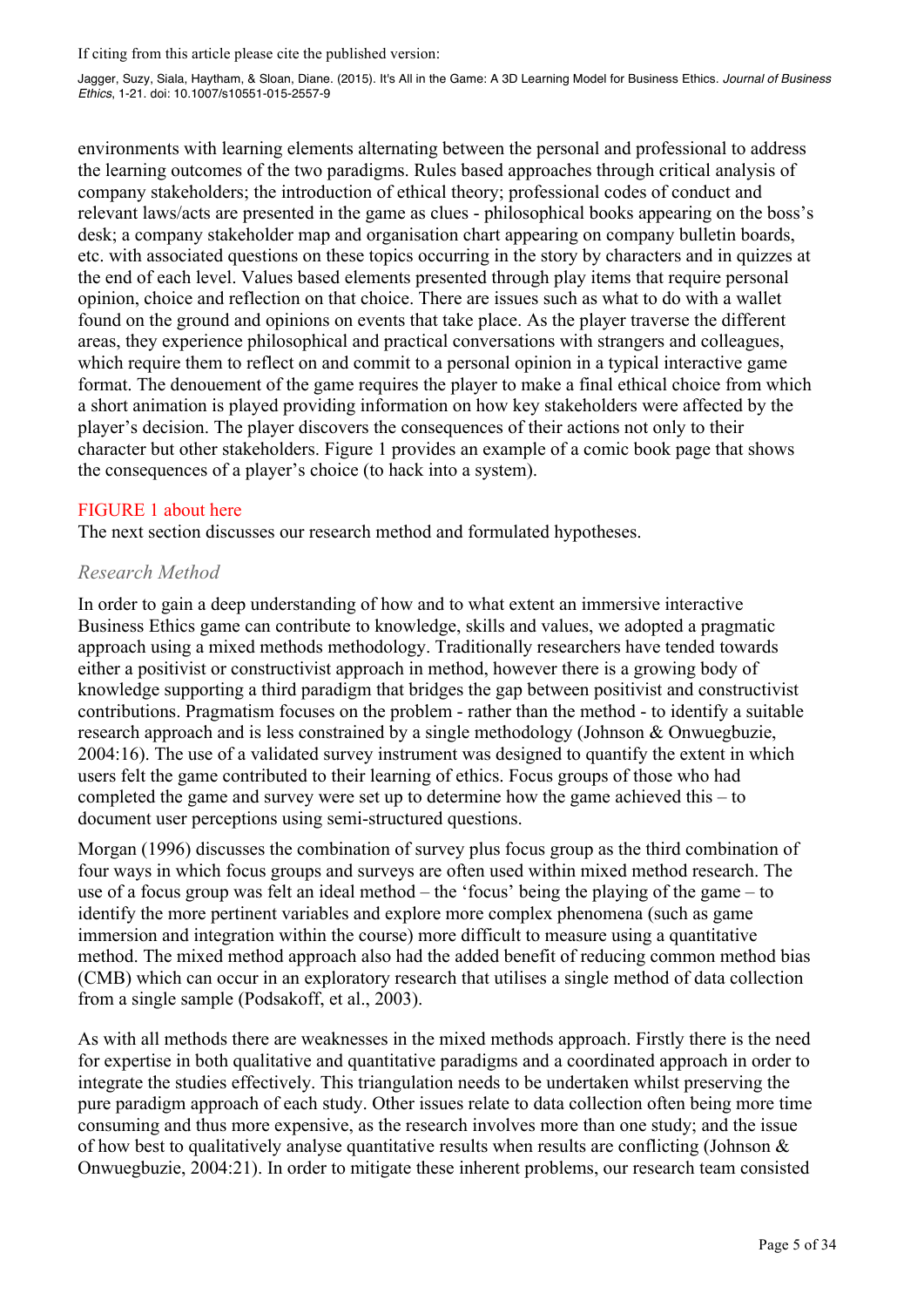Jagger, Suzy, Siala, Haytham, & Sloan, Diane. (2015). It's All in the Game: A 3D Learning Model for Business Ethics. Journal of Business Ethics, 1-21. doi: 10.1007/s10551-015-2557-9

of one quantitative and two qualitative experts as well as one external quantitative advisor, who worked together to ensure a balanced and coordinated approach. Survey and focus group questions were constructed by the team - the latter developed specifically to expand and build on survey questions whilst addressing the research question. The structure of the university term and the survey being online helped in the management of the two studies with focus group sessions being scheduled to take place a week after all surveys had been completed and the game closed but before the end of term (when students would no longer be available).

## *The Technology Acceptance Model (TAM)*

The TAM has been used extensively in IS/IT research to predict and measure individuals' reactions to a technology application (Davis, et al., 1989; Kim & Malhotra, 2005; Malhotra, et al., 2006). The TAM is an adaptation of the Theory of Reasoned Action (TRA) and its successor the Theory of Planned Behaviour (TPR). The TRA and TPR have been used extensively in Business Ethics research to evaluate links between intention and behaviour (Hassan, et al., 2014). Chosen examples include the prediction of dishonest actions (Beck & Ajzen, 1991); reporting unethical behaviour (Gibson & Frakes, 1997); differences between belief and action (Weber & Gillespie, 1998); and more recently, the use of ethics codes (Stevens, et al., 2005); digital piracy (Liao, et al., 2010) and the purchase intentions of ethically-minded consumers (Carrington, et al., 2010). According to TRA, belief (an individual's subjective probability of the consequence of a particular behaviour) affects attitude (a positive or negative feeling or disposition towards a particular behaviour), which in turn shapes an individual's behavioural intention (Ajzen, 1988; Ajzen, 1991, 2002; Fishbein & Ajzen, 1975).

TAM hypothesises that the intention to use an information technology application is affected by whether the users perceive the new system to be conducive in accomplishing their tasks (perceived usefulness) with minimum effort (ease-of-use). Most past research, which utilises an extended TAM for education has focused on evaluation of more generic virtual learning environments (Huang, et al., 2007; Landry, et al., 2006; Roca, et al., 2006; Yi & Hwang, 2003). However Yusoff et al (2010) devised and used an adapted version of the TAM to test whether serious computer games can be used as effective pedagogical tools to facilitate the learning experience of students. They identified nine attributes to learning with serious games and mapped four of them to the Technology Acceptance Model. Our research builds on their work by utilising three of their constructs: *situated learning*, *transfer of learnt skills* and *reward* to provide fresh insight into the use of 3D gaming as a potential facilitator for learning business ethics particularly in relation to: games usability and the use of *gamification* techniques*.* See Appendix A, for a list of constructs and definitions. Figure 2 illustrates our proposed conceptual model for this study.

#### FIGURE 2 HERE

#### *Games Usability*

In his work with TAM, Davis (1989) posited that perceived ease of use (the extent to which a person believes that using a technology will be free of effort) and the perceived usefulness of a system (the degree a person believes that using a system will improve job performance) were key to a user's intention to use the system. Further studies expanded on these constructs to find links with other constructs. Notions of flow characterised by control of the software, focus of attention; curiosity; and an intrinsic interest in the activity (Csikszentmihalyi, 1979; Novak, et al., 2003; Webster, et al., 1993); cognitive engagement (Webster & Ho, 1997) and cognitive absorption (Agarwal & Karahanna, 2000). Agarwal and Karahanna describe cognitive absorption as being a combination of 'temporal disassociation, focused immersion; heightened enjoyment; control and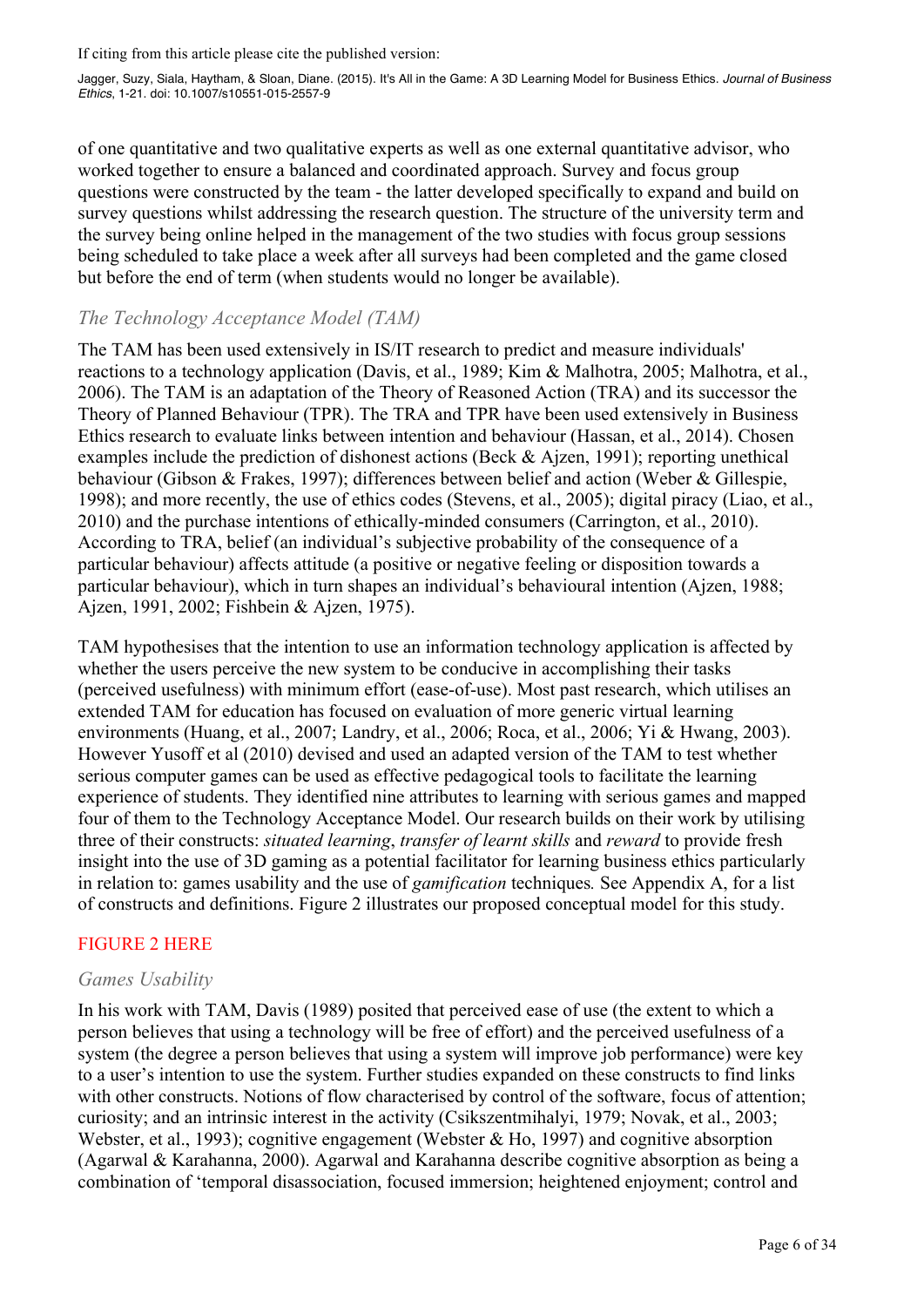Jagger, Suzy, Siala, Haytham, & Sloan, Diane. (2015). It's All in the Game: A 3D Learning Model for Business Ethics. Journal of Business Ethics, 1-21. doi: 10.1007/s10551-015-2557-9

curiosity' and determine that the construct is an antecedent to the TAM's perceived ease of use and usefulness constructs (p.675).

Gee (2003) points to a number of criteria used in games design that facilitate learning. Firstly players feel empowered (control) due to the freedom to move around and do what they like due to a structured but non-linear environment within the confines of the game level. In this type of environment learners are free to fail, explore, make their own decisions and develop their own interpretations at their own pace. Secondly, requiring a completion of tasks that increase in complexity as the player moves through the game levels. This method of scaffolding allows learners to expand the zone of proximal development or concepts of learning they can master with guidance. Finally, working within the context of a distinct system so that the student engages with the content directly ensuring active rather than passive participation – preventing an over-reliance on 'lectures, talking heads, or generalities' (Gee, 2003:14).

Yusoff et al described the situated learning (SL) construct as 'placing the learner in an authentic environment, where they would be able to develop mental models of their experience and relate it to real life' (2010:49). The construct transfer of learnt skills (TS) related to the ability to transfer those skills learnt to real life situations. Both these constructs are particularly relevant to ethics teaching bearing in mind Nyberg's (2008) work which identified that students' have difficulty applying an ethical principle outside of a particular context. By placing the student within a virtual reality setting or 'microworld' we posit that they will engage in a virtual experience to gain practice in making ethical decisions within familiar contexts where they would also experience (to some degree) the impact of their chosen actions. Microworlds were incorporated into the game in the form of an office, a park and a party - typical environments in which business is done or influenced. The objective was for the player to become immersed in the story and engage with it on a personal level whilst making ethical decisions for their character. Figures 3 and 4 depict scenes from the office and park levels.

#### FIGURES 3 and 4 about here

To test the effectiveness of situated learning (SL) and transfer of learnt skills (TS) within the context of our ethics game we posited that:

H1. Perceived ease of use (EOU) is positively related to situated learning (SL)

H2: Perceived ease of use (EOU) is positively related to the transference of knowledge and skills learned in ethical decision-making (TS).

*Perceived usefulness* (U) determines the level to which players believe using the game will improve job performance. We therefore posit that:

H3: Perceived usefulness (U) is positively related to the transference of skills (TS) and knowledge in ethical decision-making because it relates to real life (SL)

#### *Gamification*

The *reward* (R) construct refers to incentives in the game designed to encourage the learner in order to keep motivation high. Malone (1981) explored theories of intrinsic motivation within the context of highly motivating games to determine the characteristics of intrinsically motivated environments. Building on the work of other theorists (Berlyne, 1965; Bruner, 1965; Csikszentmihalyi, 1979; Moore & Anderson, 1969; Piaget, 1951), Malone refers to three distinct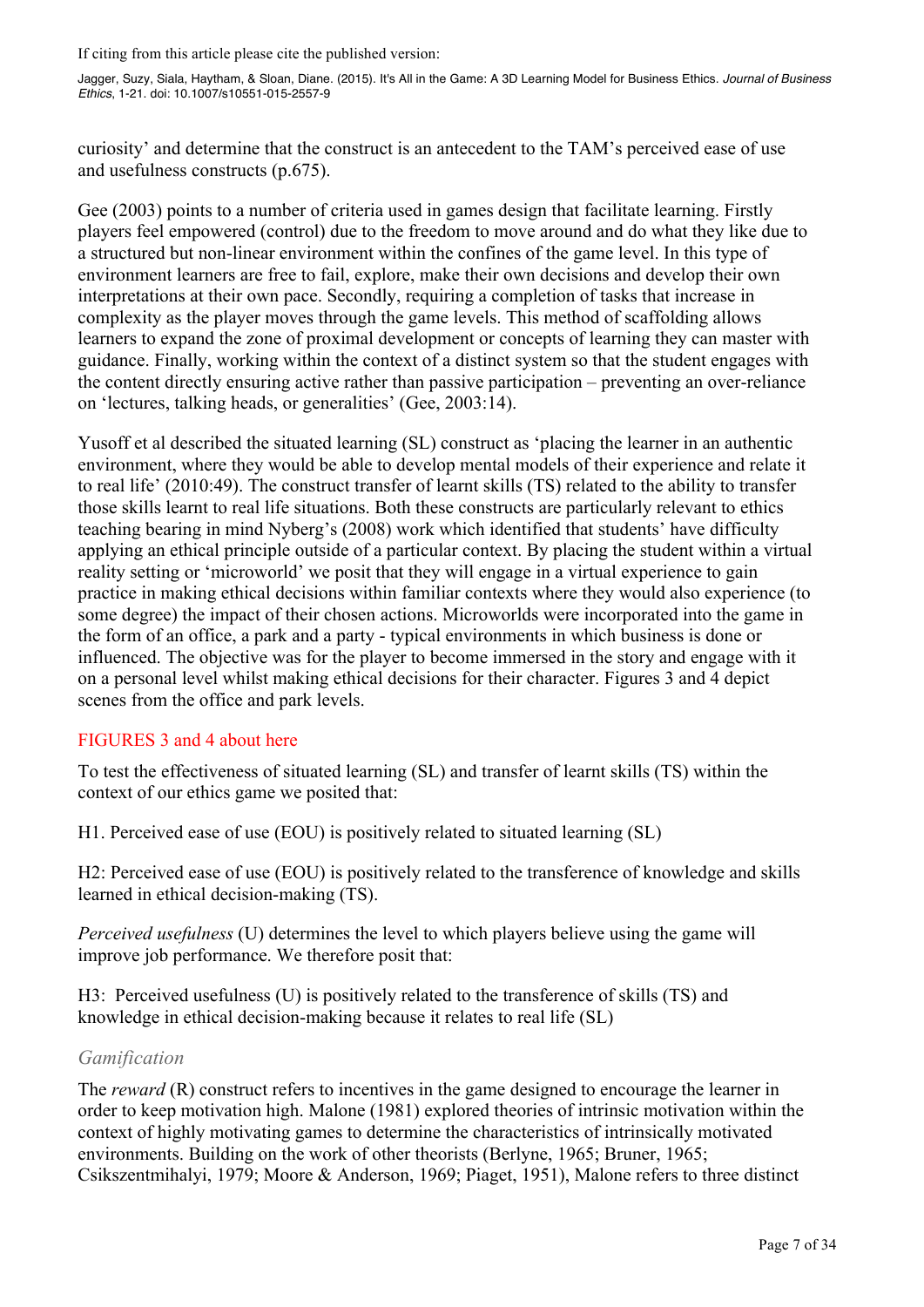Jagger, Suzy, Siala, Haytham, & Sloan, Diane. (2015). It's All in the Game: A 3D Learning Model for Business Ethics. Journal of Business Ethics, 1-21. doi: 10.1007/s10551-015-2557-9

areas: challenge (which will involve goals of different levels, hidden information and randomness), fantasy (primarily intrinsic - which can cater to emotional desires and needs), and curiosity (both sensory and cognitive). Building on this research, content and play strategy were incorporated in a way that would challenge the players by gamifying content and story logic through scoring systems and level progression, hidden clues and a comic book genre to provide a fun, fantasy element.

We therefore posit that:

H4: A simple points system incentivises people to complete the game (R) and results in a perception that they have learned ethical concepts relevant to real life (SL)

#### **Research Context and Sample**

Prior to pre-testing constructs and questions were evaluated for validity and consistency. The online survey was comprised of questions representing (i) demographics; (ii) previous gaming experience and familiarity with different game categories; and (iii) the endogenous and exogenous constructs that constitute the conceptual model that was adopted for this research.

## *Questionnaire Design*

To ensure content validity, the constituent items representing the measurement constructs were drawn from previous research studies that used extended versions of the Technology Acceptance Model (Moon, 1986; Yi & Hwang, 2003; Yusoff, et al., 2010). 26 Likert-type scale questions representing the endogenous and exogenous constructs asked respondents on a scale of 1 (strongly agree) to 7 (strongly disagree) to indicate their extent of agreement or disagreement with a statement. To ensure face validity, the questions were presented to an academic colleague from the Department of Psychology at [inst1], with over 20 years experience as a quantitative researcher, who corroborated question style, content and number of questions for each construct (Anastasi, 1988; Litwin & Fink, 1995). This resulted in a reduction in the original number of TAM related questions to 26 (four questions for each of 4 constructs, and five questions for two constructs) as it was felt any more than this could incur respondent fatigue. Some subtle word changes were also implemented. We followed some of Podsakoff's (2003) tips to anticipate the effect of CMB by (i) randomising the order of the items representing the endogenous and exogenous constructs and (ii) using 'negatively' worded questions in some of the items. A pre-test was carried out on a sample of 15 second year business students. The pre-test identified some browser issues with the game, which were recoded before commencement of the main research. A copy of the 26 questions – with annotated construct - can be found in Appendix B.

#### **Results**

#### *Descriptive statistics*

Students on one first year module and the ethics modules at both institutions were invited to play the game with lab sessions booked after lectures for two consecutive weeks. These sessions began with explanations of the game components and objectives, how to log in and use the controls, and a request to complete the survey on completion. The majority of players finished within 2 hours although there were a few that subsequently logged on later to complete the survey after further requests. 177 undergraduate students completed the game and of those 103 completed the survey – a response rate of 58%. This was later reduced to 100 due to the removal of 3 outliers whose responses did not produce a consistent answering pattern and thus displayed traits of acquiescent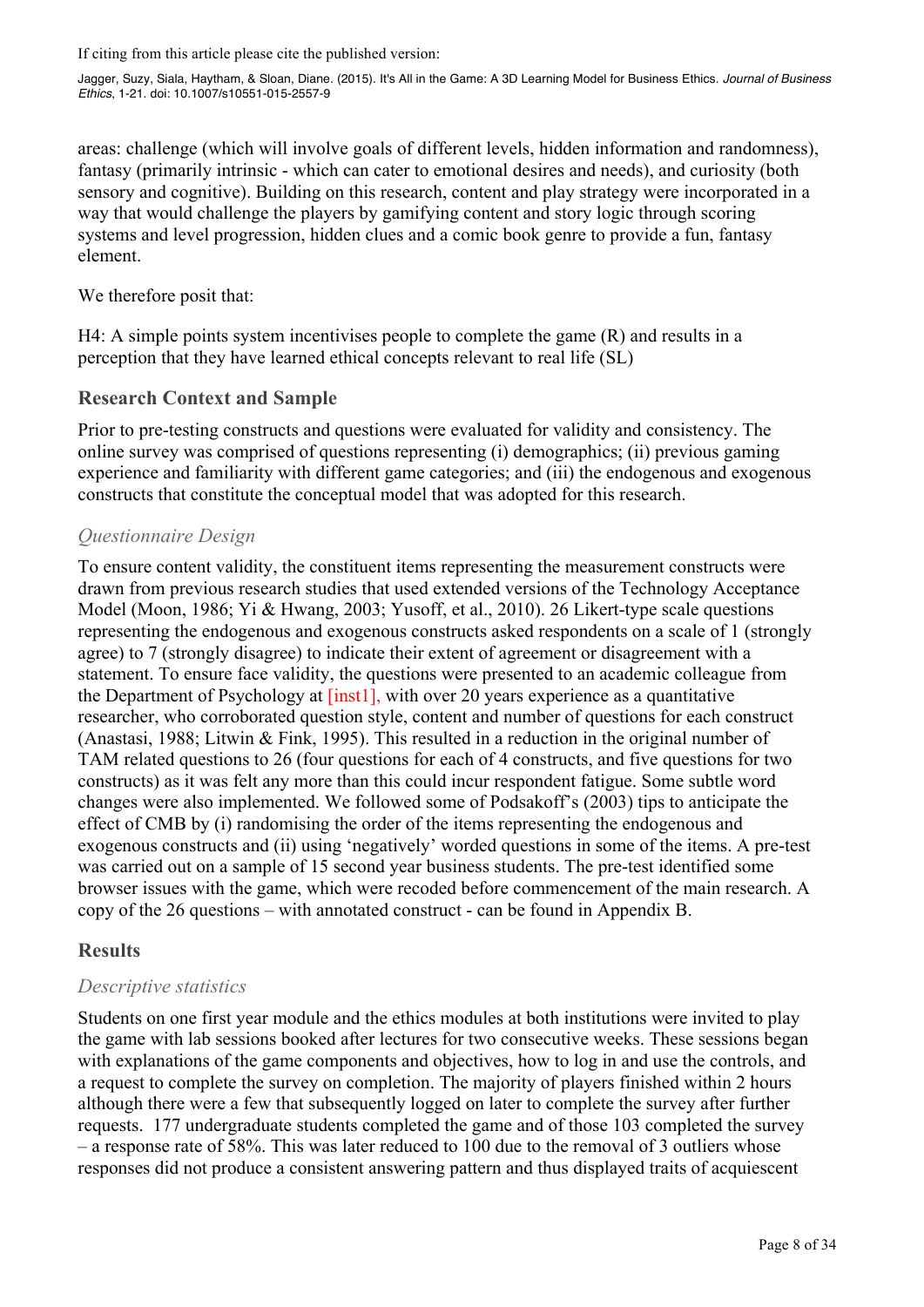Jagger, Suzy, Siala, Haytham, & Sloan, Diane. (2015). It's All in the Game: A 3D Learning Model for Business Ethics. Journal of Business Ethics, 1-21. doi: 10.1007/s10551-015-2557-9

response bias (Knowles, 1963; Ware, 1978). Although the game was made available to all three year groups through advertising in classes, 89% of those who played the game and completed the survey were final year students on the Business Ethics modules of both institutions. This may have been due to the added incentive of 2 marks to a student's overall module mark if the game was completed but also the obvious additional learning resource relevant to their course. For ethical reasons we did not require students to complete the game survey to receive the 2 extra marks. Table 1 summarises the demographics and other pertinent characteristics of the sample. Both university ethics committees approved the two studies. All students completed consent forms either in online format (survey) or in hard copy (focus groups).

#### INSERT TABLE 1 ABOUT HERE

The sample consists of slightly more female participants (56%) with all subjects between 18 and 25 years of age and a variety of ethnic mixes with 38% white Caucasian, 17% black African or Caribbean, 32% Asian, and the remainder falling in the 'other' category. The majority were employed (63%) and, of those, most with work experience of over 2 years (56%). 56% of the respondents never or rarely play video and online games although 19% of the respondents who do play are avid gamers (respondents' answers to the question gauging their frequency of playing games varied between "often" and "all the time").

## *Construct validity and reliability*

A construct validity test in the form of a factor analysis was conducted to examine the extent to which the set of questions in the survey measured the latent construct they purported to represent (Campbell & Fiske, 1959; Churchill, 1979). A set of preliminary tests that test the data for normality, outliers and missing cases were performed prior to the exploratory factor analysis test to anticipate any anomalies in the data set. Preliminary test results revealed that a few variables displayed a moderate positive skew and there were a few missing cases and three outliers. The outliers were discarded from further analysis because they displayed traits of the acquiescent set (Knowles, 1963; Ware, 1978) but instead of discarding the variables that violated the normality test from subsequent analysis or opting for an alternative non-parametric test, a suitable transformation technique (Stern, 2010) was applied on the non-normal variables. Missing responses were adjusted using the series mean method (George & Mallery, 2010; Malhotra, 2010).

The factor analysis showed that some of the items cross-loaded between factors with values of 0.3 or higher, which some researchers perceive as a sign of potential overlap loading. Kachigan (1991) contends that there is no universal standard that defines the magnitude of a high and low loading, albeit it seems that factor loadings of 0.4 and 0.5 are commonly used as the threshold for identifying significant loadings (Guadagnoli & Velicer, 1988; Stevens, 1992; Zwick & Velicer, 1982). In addition, MacCallum et al (1999) conducted an investigation concerning prerequisites to factor analysis such as sample size and the ratio of participants to variables. He concluded that the supposition that a larger sample size would yield more accurate results was not always pertinent and from that premise we consider our results to be consistent with suggested approaches.

The communalities of the majority of the variables was higher than 0.6 (see Appendix C for communality scores of scale items). According to MacCallum et al (1999), this augurs a fairly accurate data set which can be utilised subsequently for interpreting the latent constructs of this research. We have followed Tabachnick et al's (2007) advice on selecting only factors that have loaded significantly on at least three items.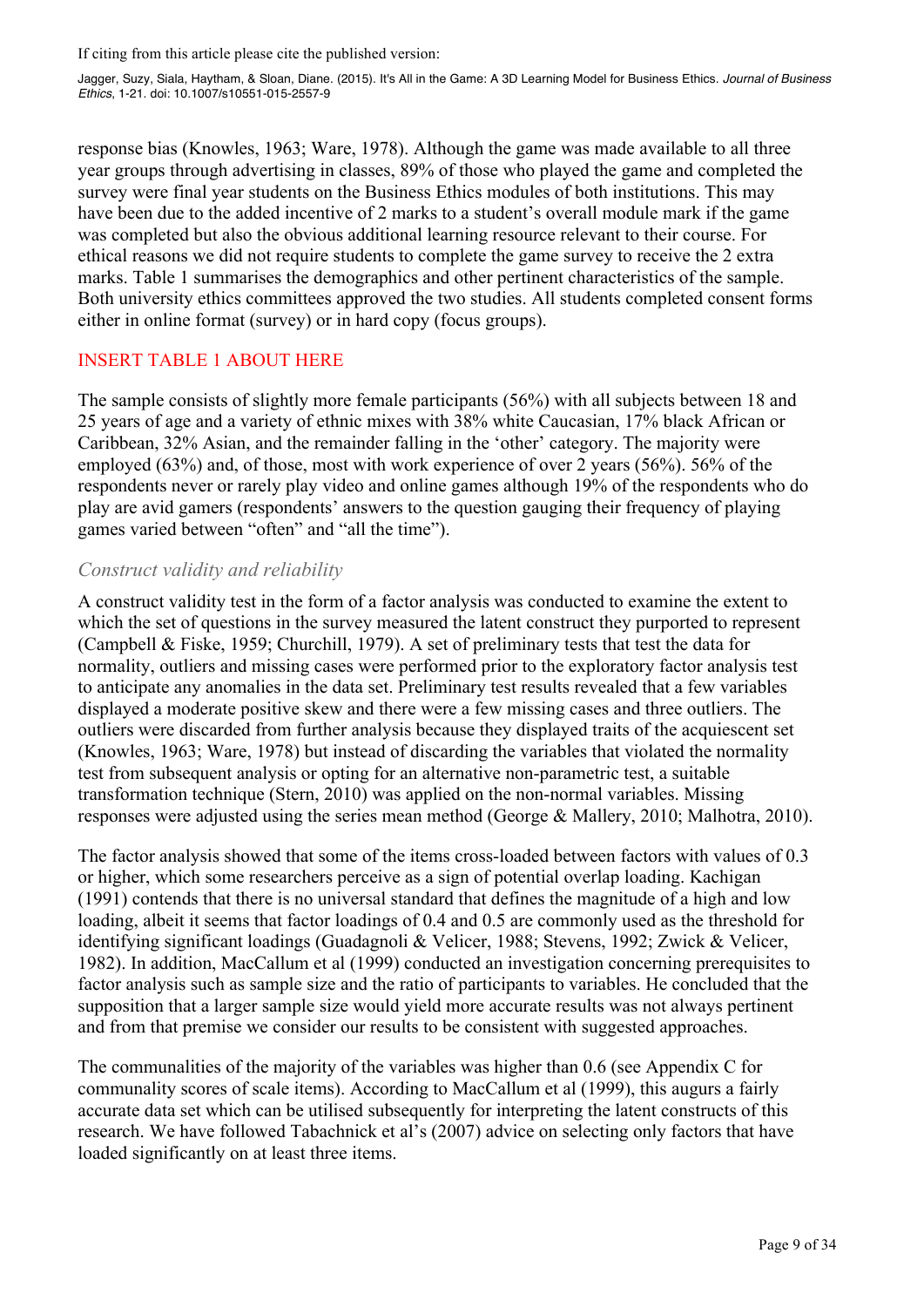Jagger, Suzy, Siala, Haytham, & Sloan, Diane. (2015). It's All in the Game: A 3D Learning Model for Business Ethics. Journal of Business Ethics, 1-21. doi: 10.1007/s10551-015-2557-9

The items representing the TAM's Perceived Playfulness (PP) construct failed to load consistently on a single factor and therefore were eliminated from further analysis. On the other hand, the representative items of Ease of Use (EOU), Reward (R), and Situated Learning (SL) scales loaded fairly consistently on separate factors. The representative items of the Perceived Usefulness (U) and Transfer of Learnt Skills (TS) scales loaded on a single factor signifying that they measure a similar concept, that is the perceived usefulness of the game in improving the ethical decision making process – the transfer of learnt knowledge and skills in evaluating ethical issues. We have therefore created a compound construct PPSK (Perceived Practicability of Skills & Knowledge).

The Cronbach Alpha test for a scale's internal reliability was conducted on the selected factors and the results showed that the Cronbach Alpha scores of the selected factors were above the 0.7 threshold of reliability (Nunnally, 1978; Reynolds & Santos, 1999) and thus, they are assumed to be reliable (Table 2).

#### INSERT TABLE 2 ABOUT HERE

Since the items on the questionnaire have satisfied the main criteria for construct validity and reliability, the scale items of the selected factors were retained for subsequent analysis. Figure 5 illustrates our revised conceptual model of perceived augmented learning, based on the outcome of the factor analysis solution.

#### INSERT FIGURE 5 ABOUT HERE

#### *Students' performance and results*

To gain an initial overview of results, responses were divided into four categories (Agree, Disagree, Neither and Unanswered) and the overall average score for each construct calculated as a percentage (see Appendix D). These results indicated that 66% found the game easy to use (EOU) with 70% finding it fun and entertaining (PP). 71% found themselves motivated to complete the game due to the gamification elements (progression through levels and points system (R)); 64% felt they had acquired new knowledge that would be useful to them (TS); 69% felt the game environment aided their ability to relate their learning to real world ethical dilemmas (SL); and 62% felt the game useful in making ethical decisions (U). A sample question representing each construct is also provided in Appendix D.

The estimates of factor scores were computed using the simple sum score method, which involves adding the respondents' scores on the items loading significantly on a factor (Comrey & Lee, 1992). According to Hair (2006), the sum score method is suitable for measurement scales used in exploratory studies where the scale items are new and there is no substantial evidence of construct reliability or validity and it also simplifies the interpretation of the data and enables the factor scores to preserve the variation in the original data. Three categories of respondents were created based on the respondents' answers to the question asking them how often they play online and video games. The categories represent different levels of game playing experience - low (never or seldom), medium (occasional) and high (often and always i.e. frequent). These 3 categories together with the variables representing gender and employment status were later recoded into dummy variables and subsequently included in a multiple regression analysis.

The data were tested for the presence of multicollinearity and heteroscedasticity in the predictor variables and the results indicated that neither was inherent in our data set. For example, the absence of multicollinearity is evidenced by the low tolerance and VIF scores (below 10) on the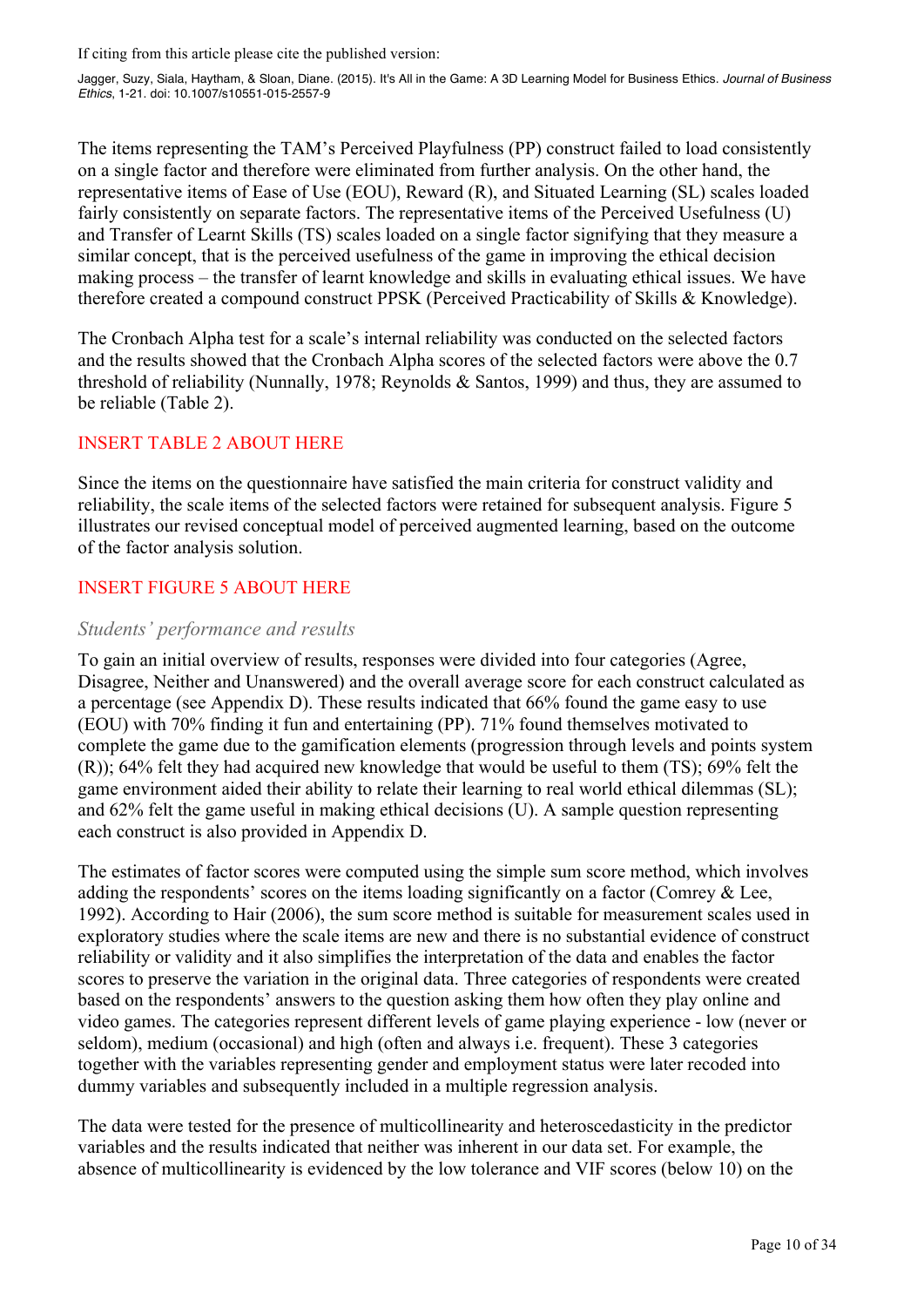Jagger, Suzy, Siala, Haytham, & Sloan, Diane. (2015). It's All in the Game: A 3D Learning Model for Business Ethics. Journal of Business Ethics, 1-21. doi: 10.1007/s10551-015-2557-9

predictor variables (George & Mallery, 2010; Stern, 2010). We used an appropriate selection method for the regression analysis to ensure that we did not end up with an 'over-fitted' or 'spurious' regression model (Babyak, 2004). For each dummy variable, K-1 categories were included in the multiple regression analysis to leave the  $K<sup>th</sup>$  category as a reference category or group (Hardy, 1993; Malhotra, 2010). For example, the non-player dummy variable was chosen as a reference category and it was excluded from the analysis to examine whether the medium-player and frequent-player category had (each compared to the non-players) a significant effect on the game-driven SL (perceived augmented learning in ethics) construct (Princeton University, 2007). The reference category will be represented by the constant in the regression analysis output. A multiple regression analysis test was used to develop a model for predicting the effect of ease-ofuse (EOU), perceived practicability of learnt skills and knowledge (PPSK) and rewarding schemes (R) on situated learning (SL). Table 3 and Table 4 summarise the results of the multiple regression analysis.

#### INSERT TABLE 3 ABOUT HERE

Table 3 shows that a significant model has emerged from the multiple regression analysis F(3, 96)  $= 65.72$ , p < 0.001, R<sup>2</sup> = .673. The R-square value indicates that a substantial proportion of the variance (67.3%) in situated learning is explained by the predictor variables. The Beta values display the relative influence of each predictor variable (EOU, R, and PPSK) on the dependent variable (SL) and the results clearly show that PPSK has the greatest influence (Beta =  $0.414$ , p  $\leq$ 0.001) followed by R (Beta =  $0.397$ ,  $p < 0.001$ ). The Beta value for EOU on SL was not significant but EOU had a significant effect (Beta=0.643,  $p \le 0.01$ ) on PPSK (Table 4) and thus it confirms its role as a predictor of the adapted version of the perceived usefulness variable (perceived practicability of learnt skills and knowledge). The significant intercept in the model means that in addition to the explanatory variable EOU, there are other extraneous variables that account for the variance in the PPSK scale. We have also included three categorical variables in the regression analysis - gender, gaming experience and employment status - as 'dummy' variables to see if these had a significant effect on the criterion variable SL. The outcome of the analysis showed that the three categorical variables had no significant impact on SL. Finally, the Adjusted R<sup>2</sup> value of 0.662 (significant at  $p < 0.001$ ) indicates that the measurement model overall has an acceptable "goodness-of-fit".

#### INSERT TABLE 4 ABOUT HERE

We summarise the findings from the multiple regression analysis below. Figure 6 shows the results within the conceptual model.

• Ease-of-use (EOU) was found not to be a significant predictor of situated learning (SL) and therefore hypothesis 1 is rejected.

- Ease-of-use (EOU) was found to be a significant predictor of the adapted version of perceived usefulness (i.e. perceived practicability of learnt skills and knowledge (PPSK)), which corroborates the findings in the extant TAM literature (Davis, 1993; Davis, et al., 1989) and therefore hypothesis 2 is accepted.
- Perceived practicability of learnt skills and knowledge (PPSK) had a significant positive impact on game-driven situated learning (SL) and thus hypothesis 3 is accepted ( $p < 0.001$ )
- Reward (R) had a significant positive impact on game-driven situated learning (SL) and thus hypothesis 4 is accepted ( $p < 0.001$ ).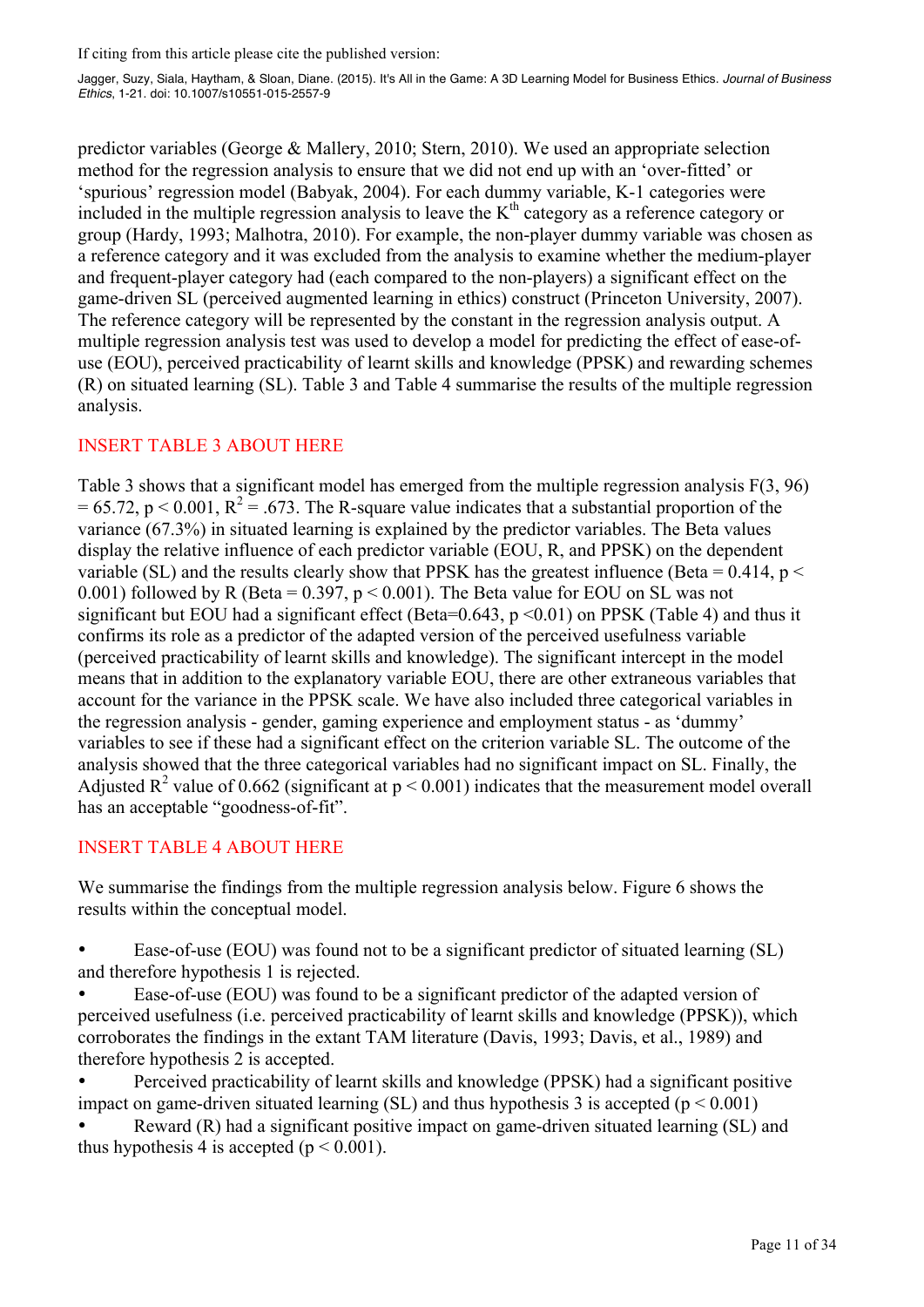Jagger, Suzy, Siala, Haytham, & Sloan, Diane. (2015). It's All in the Game: A 3D Learning Model for Business Ethics. Journal of Business Ethics, 1-21. doi: 10.1007/s10551-015-2557-9

#### INSERT FIGURE 6 ABOUT HERE

These findings lead us to conclude that the majority of students benefited from using the ethics game in developing their ethics knowledge and decision-making skills and this can be attributed to a number of factors:

• They felt the game was easy to use and therefore useful for developing knowledge and practicable ethical skills;

They felt that the knowledge and skills learned in the game was useful because it related to real life;

They were motivated and engaged by the use of a points/rewards scheme within the virtual environment;

The positive experience was not dependent on gender, gaming experience or employment status suggesting it is a suitable method to be used across this type of participant group.

#### **Focus Groups**

Focus group composition was an opportunistic sample of students on both institutions' final year Business Ethics courses who had played the game and completed the survey. During an ethics lecture at both institutions, students were encouraged to come forward with the incentive of a £10 gift voucher to take part. The first ten students from each institution who put their name down were notified by email of the date and time the following week for the group session. On the designated day, seven students from institution 1 attended the session and five students from institution 2. Both sessions were just over an hour in length and took place in a designated meeting room in each institution. The sessions were recorded as an MP3 file and transcribed verbatim to ensure systematic analysis of the discussion. The groups were moderated and comoderated by two of the authors of this paper who have over ten years experience in moderation of focus groups. Neither moderator was involved in teaching the students on the modules nor involved in marking their work although one  $(X1)$  had taught them previously and marked previous work. Both universities' ethics committees approved the studies and consent forms outlining the details of the research and treatment of the data were distributed and signed by participants. Group 1 from  $\frac{\sin(1)(X1)}{\cos(1)}$  consisted of 5 women and 2 men between the ages of 20 and 24. Group 2 from  $\frac{\ln(1)}{2}(X^2)$  consisted of 3 men and 2 women in the same age group. Both groups of students were from mixed ethnic backgrounds and were nearing the end of their ethics courses. All members of both focus groups had played the game in the scheduled lab sessions in the previous week.

#### *Focus Group Questions*

Focus group questions were designed by the research team to address the research question by identifying pertinent variables experienced whilst playing the game; explore more deeply specific constructs to corroborate survey findings; and determine overall views with regard to the ethics game and preferred level of integration within the ethics module. A semi-structured questioning approach was taken to ensure consistency between the groups but allow for some flexibility in order to capture specific experiences of the different group members. The moderators used a table providing the research question and sub questions plus the agreed group questions as an aid for both sessions. A copy of this is included in Appendix E. The sessions began by establishing the level of game experience each member of the group had prior to playing the ethics game and to confirm that all members had in fact played and completed the game the previous week. Both groups were then quizzed on particular ethical issues they remembered from each of the game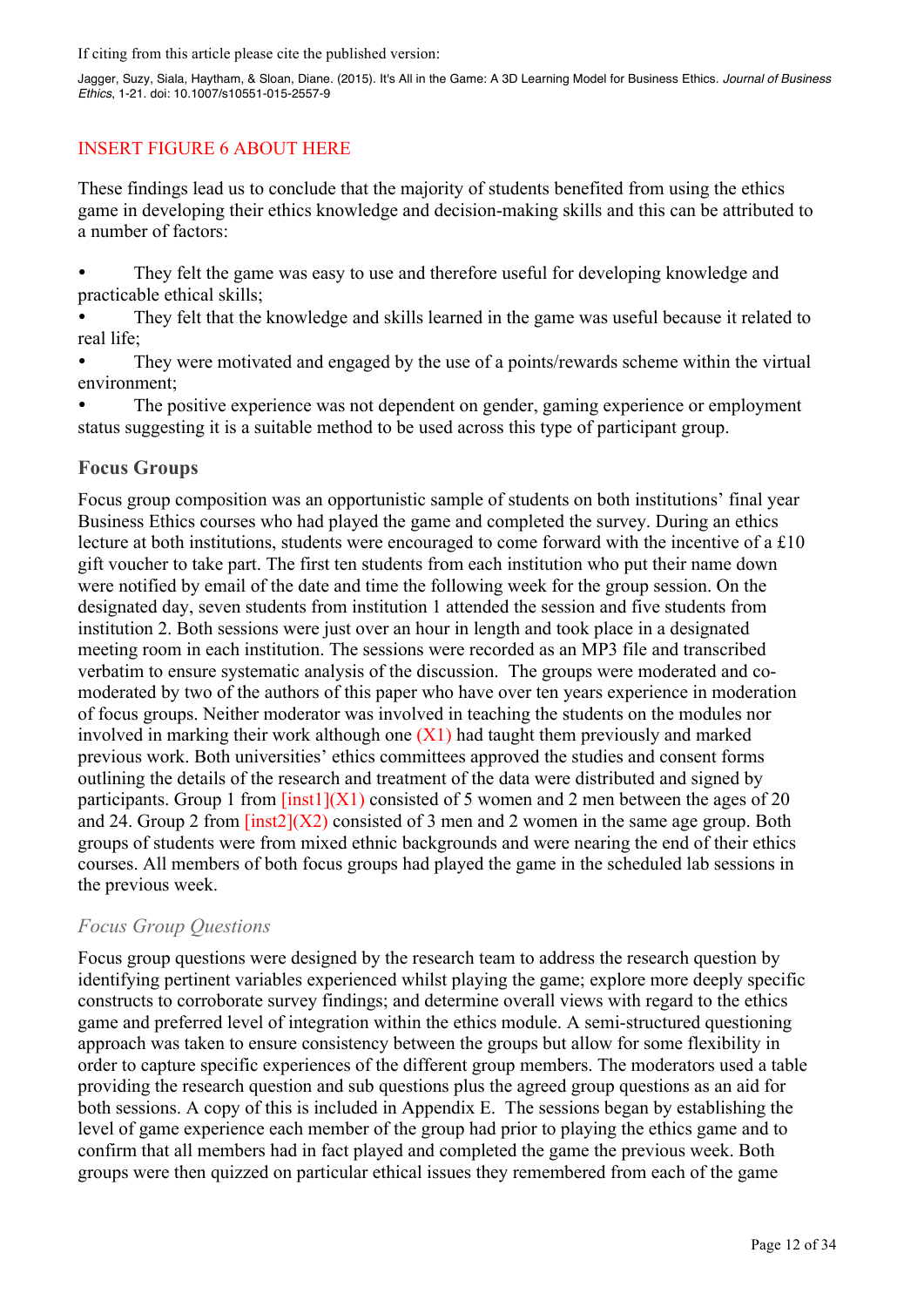Jagger, Suzy, Siala, Haytham, & Sloan, Diane. (2015). It's All in the Game: A 3D Learning Model for Business Ethics. Journal of Business Ethics, 1-21. doi: 10.1007/s10551-015-2557-9

levels. This was to remind them of each of the levels, to get them talking, and to establish how much they actually had remembered of the game issues. This naturally led to discussions about specific elements within the game and their impressions of them in relation to their learning of ethics. Although there was some latitude to permit free discussion and encourage unsolicited opinions and responses, the transcripts confirm that both sessions followed a similar level of standardisation to allow for comparisons across the two groups.

#### *Analysis and Discussion*

Two main themes emerged from the discussions. One related to the competition through point scoring and the other the impact of the game on helping develop ethical decision making knowledge and skills – both of which corroborate survey findings. The next section will discuss the results of the focus groups within the context of the quantitative study and hypotheses to integrate findings.

#### *Competition through Point-Scoring*

We hypothesised that the use of reward in the form of points would sustain interest and prove motivating (H4) and this hypothesis was accepted. The use of reward in the form of points is often used in computer games but we were interested in how it would work in the more serious context of business ethics. Incentivisation is a prominent topic in educational research with evidence that incentives enhance students' learning abilities and expectations (Benowitz & Busse, 1970, 1976; Bisett & Rieber, 1966; Cartwright, 1970; Figlio & Kenny, 2007; Kennedy & Willcutt, 1964; Witryol & Hayne, 1971) and that perceived rewards in their extrinsic and intrinsic form can augment the learning experience and motivations of learners (Facteau, et al., 1995; Lepper, 1988). The power of reward found in our research to be a significant motivator was supported by comments from students in the focus groups. In the  $X1$  group gaining 2% toward their final mark and achieving a place in the top ten on the game web site's Leader Board was a chief motivator. One male X1 student commented that he and his friends set up a competition between themselves to see who could score the highest points, "I was convinced I was going to get over 1000".

Another female X1 student expressed her extreme desire to get more points on the Leader Board than the highest:

I was convinced I was going to get better than the girl at the top. Yeah, I was like B you are going to do this, let's go, and by level three I was nearly puking. I was like xx. Didn't get that far off though I don't think, but we weren't at a thousand, like eight hundred and something.

Despite taking part in the focus group one week after completing the game these students still remembered their score aspirations and how much they had succeeded or fallen short.

However there was also the discussion that although the competition made them try harder, it also distracted them from the reading of particular texts present in the game. This led to a discussion in which students commented that the game should reduce the amount of on-screen text – 'less is more' citing particular parts in the game that work better than others. One student commented that she stopped reading the quiz feedback, which appeared when an answer was wrong because it was too long.

Students commented that the marking scheme of providing 2 marks to the course mark for completing the game was not the best approach. Although it was an incentive for finishing, it hindered their learning as they rushed to finish instead of concentrating on the content.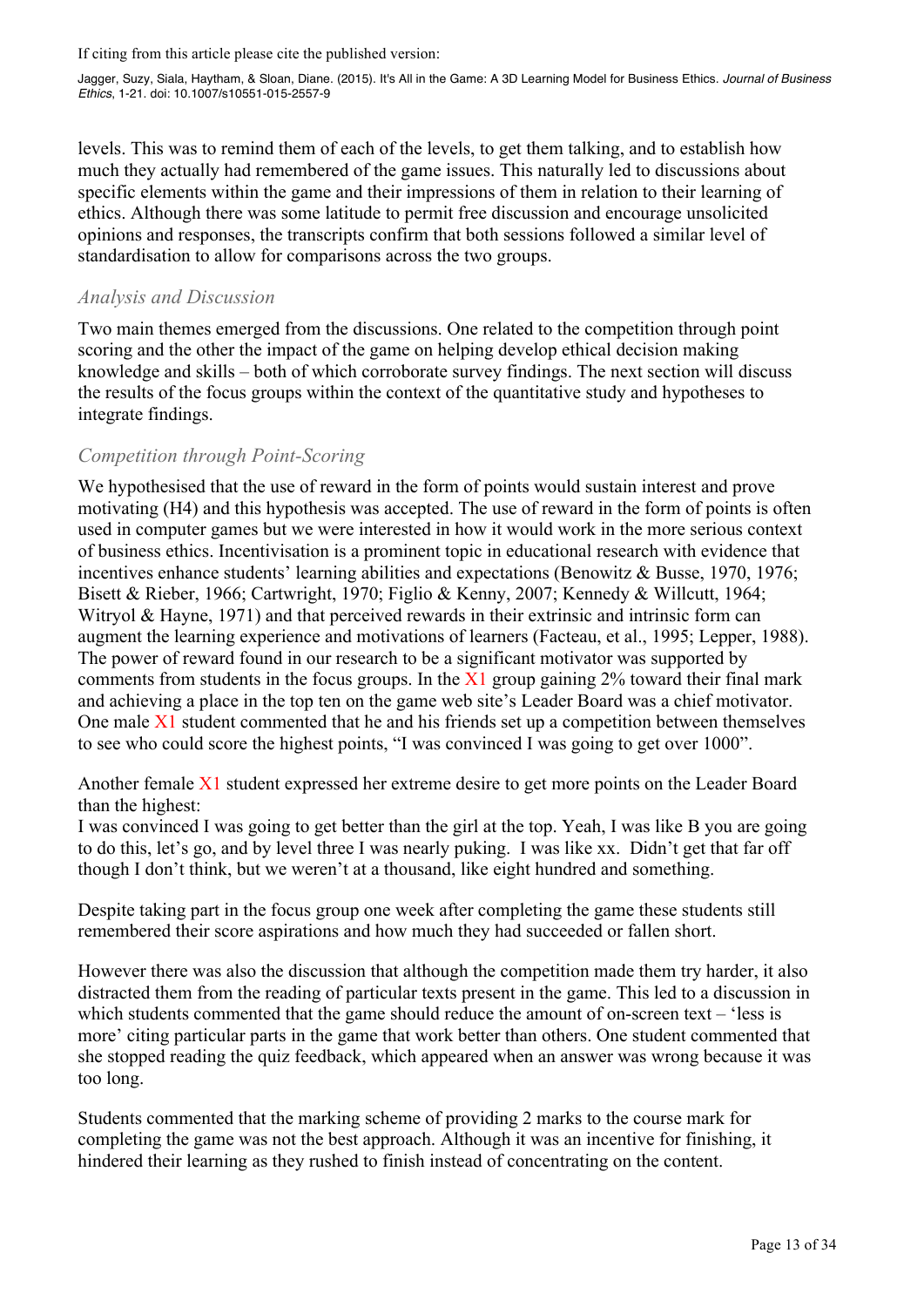Jagger, Suzy, Siala, Haytham, & Sloan, Diane. (2015). It's All in the Game: A 3D Learning Model for Business Ethics. Journal of Business Ethics, 1-21. doi: 10.1007/s10551-015-2557-9

If you'd have done it like you'll get a percentage, based on an equation that will work out from your points that you get from the game, then everyone would have been there all day I think. Yeah.

## *Developing Ethical Decision-Making*

We hypothesised that respondents would find the game useful for developing ethical decision making knowledge and skills for transference to real life situations (H2, H3) and these hypotheses were accepted. To evaluate to what degree these occurred respondents were asked to identify and evaluate the various ethical issues they had encountered and the rules and values based approaches used.

In terms of the rules-based components students identified and commented on particular knowledge elements – the stakeholder map, the laws and acts, and the philosophical writings and related these back to what they had learned in their lectures. One X2 female made the comment that the game was a much easier way to learn these components, supporting the H2 hypothesis that ease of use is a factor in developing knowledge.

…you understand the theory and you get rewarded for that and by this you are learning in an interactive way and I think that's really.. it's easy to learn this way.

One X2 student commented that she was really frustrated that she had confused Kantian theory with Virtue Ethics and she was going to return to her lecture notes to study these theories again. Another male X2 student supported the hypotheses that the transference of skills and knowledge was useful because of its relation to the real world as he commented that the game, "…gave the real world examples linked to the theory and that was really helpful". And a further student corroborated this view of how theory is linked to practice.

….makes you aware of yourself and what are you going to do when the situation arises. I know the theory part, the theoretical part of it but not so much the application. I've never been in a huge company – I haven't been a CEO yet – I haven't been in a decision-making situation.

And a female X2 student explained how the game provided this practice in decision-making:

You go through the process? You know? Like, although I know it's just a virtual experience, you get a little bit of experience.

However it was the values-based components, which seemed to have provided the most discussion and enthusiasm. Both groups made a point of mentioning two specific ethical issues that had occurred in the game – both of which were personal rather than business related. One involved finding a wallet on the ground in a park and the other overhearing a conversation about tweeting between two girls at a party. In both cases they were 'in the moment' in being a part of the surroundings and being required to interact in some way – they 'find' the wallet in a park and have to decide there and then what to do with it and they 'overhear' the girls talking at a party and are asked their opinion of the conversation.

#### X1 Group:

Student 1: And they related to more everyday life situations, and things that happen. Student 2: Yeah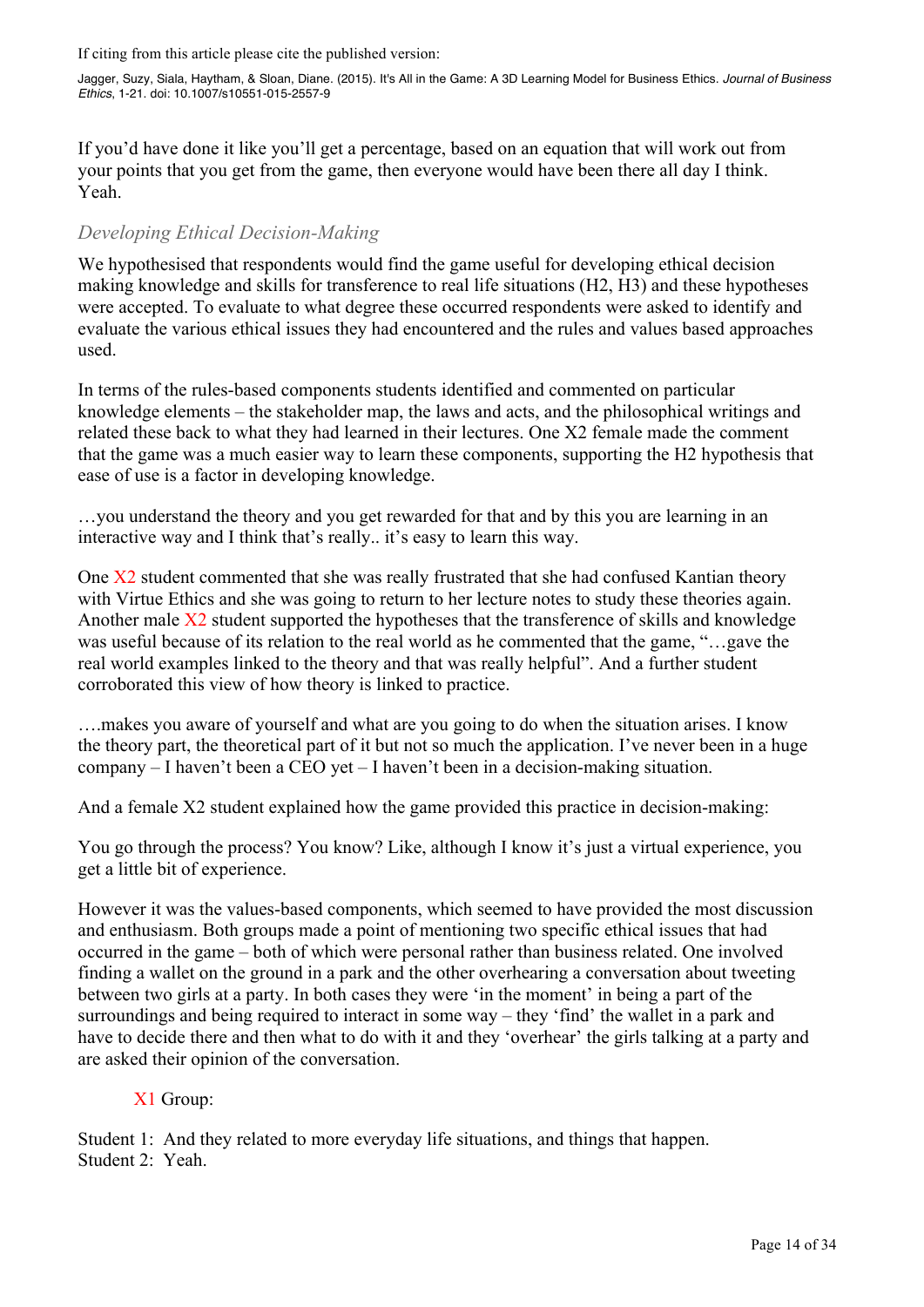Jagger, Suzy, Siala, Haytham, & Sloan, Diane. (2015). It's All in the Game: A 3D Learning Model for Business Ethics. Journal of Business Ethics, 1-21. doi: 10.1007/s10551-015-2557-9

Student 3: And that like overheard their conversations, finding the wallet was more personal ethics. It was just very more relatable.

Facilitator: OK, so the everyday life thing was a good thing.

Student 1: Yes but the overhearing, that's it, the banker, selling mortgages to people who couldn't afford it.

Student 4: Twitter. Talking about how she expressed her feelings about her boss.

The familiarity of the environments was also mentioned with one student commenting that he didn't relate much to the office environment and much preferred the park and party levels because he felt more at home. The same student commented that he was frustrated that he was going to the party but didn't have a gift to take:

The party was like the park as well, you could relate, like you could relate to that as well and I was almost like getting annoyed about the present, I wanted to take a present.

Feeling frustrated at not being able to take a gift to a make believe party provides an insight into the level of immersion this student experienced. The fact that the player experiences the game through the eyes of the character of Anna was discussed as a reason why the player feels involved in the experience.

And the fact that you can't see the person you're moving, you were like looking through their eyes, so that helps feel like you are there, definitely.

Having a personal involvement seemed to link well with people coming to terms with what decisions they would make – putting them in touch with and challenging their personal values. One male X2 student commented on how the game made him resort to his own values to make a time pressured decision:

It made you more aware of how when you might encounter those decisions and how you might deal with them in the future. You have to apply your principles – time pressure is there – you have to make a decision right away.

And another X2 female member, "For me it made it more realistic about what ethical issues there could be".

And another X2 female member:

I felt the game was a more personal approach so you're not just thinking about theoretical things but you're really thinking about 'what would I do' and it's more in a personalised way that I'm thinking this is more valuable to me and I can relate it to what I value and… yeah.

In the game a major choice for students to make is whether to choose to get needed information from a hacker or use a reputable market research company. Half of the students indicated they chose the hacker option. On being questioned as to why this was the reasons given were that they liked the idea of being able to try out and 'see what would happen' if you go against your own values. The fact the game was not real gave them the opportunity to experiment. This supports Gee's (2013) 'free to fail' idea – that students benefit from being able to try out in a safe environment. They chose the option knowing they would lose some points but were curious to see what would happen.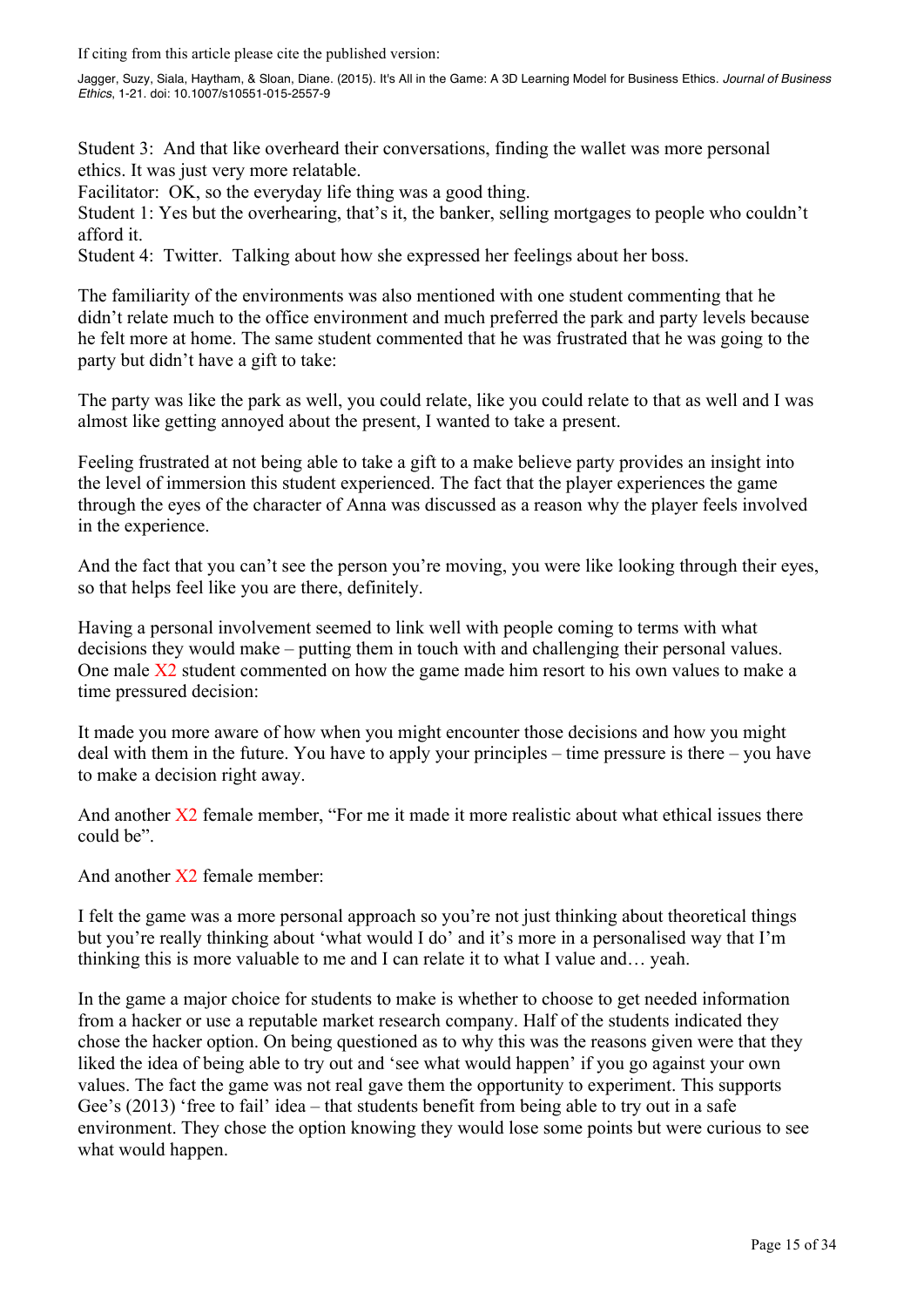Jagger, Suzy, Siala, Haytham, & Sloan, Diane. (2015). It's All in the Game: A 3D Learning Model for Business Ethics. Journal of Business Ethics, 1-21. doi: 10.1007/s10551-015-2557-9

#### *Integration into a Business Ethics Course*

Students were asked about their views of the degree to which the game should be integrated into the course. There was unanimous agreement from both groups that the game should not replace the module and classroom experience but be an adjunct to it. When asked if they preferred the game to other methods of learning one member of the group stated she preferred books and case studies so that she could highlight text and take notes.

Because I don't like playing games unless I want to, so for me books are always going to be there and points you want to write down for which question. But with the game once you've passed that level you've just passed that level.

All others said they liked the game over the other methods although one student commented this could be partly due to the novelty of it. When asked to clarify why they preferred this approach two students commented that they much preferred learning this way over reading texts with one commenting:

Only because reading just the document it does sort of get really boring, and you won't take anything in, it will just be like briefly going over, flicking pages, where at least with the game you can break it up, information, so you are doing something different, so you are going to actually take more in at a time.

#### **Conclusion**

This paper responds to the growing recognition of the importance of the inclusion of ethics within business education and how best to deliver this to the students of Generation Z. By positing the research question, "how and to what extent can an immersive interactive Business Ethics game contribute to the development of knowledge, skills and values of Business Ethics students?" this paper aims to address this challenge.

Our analysis of the use of games in the teaching of business ethics underlined the importance of the use of experiential learning methods to support a population which now does many things online, corroborated by pedagogic research supporting the view that learning styles are evolving as a result of technological innovation. XX, a new simulation game, developed as part of this research, provides a unique solution as it responds to a gap in existing studies by addressing the potential for visual 3D and immersive simulations as a tool for teaching ethics.

The survey results were significant in confirming that students perceived the approach to learning business ethics through this particular form of visual simulation as useful in helping them relate and apply their learning of ethics to their needs and interests in the outside world. This addresses important aspects of business ethics teaching: providing real-life scenarios the students can relate to, allowing the students to engage in decision making with differing consequences (enhancing transferability of cause and effect) and ultimately through the case and vehicle of delivery engage students sufficiently for them to see why ethics is important to them personally, rather than as an academic exercise or box-ticking requirement.

The work supports previous research on the benefits of using games for learning but also contributes to the pedagogic business ethics debate by offering an experiential method that develops ethical decision-making through immersive learning. Results from the survey also indicated that this appreciation of the game as a learning method was not affected by gender,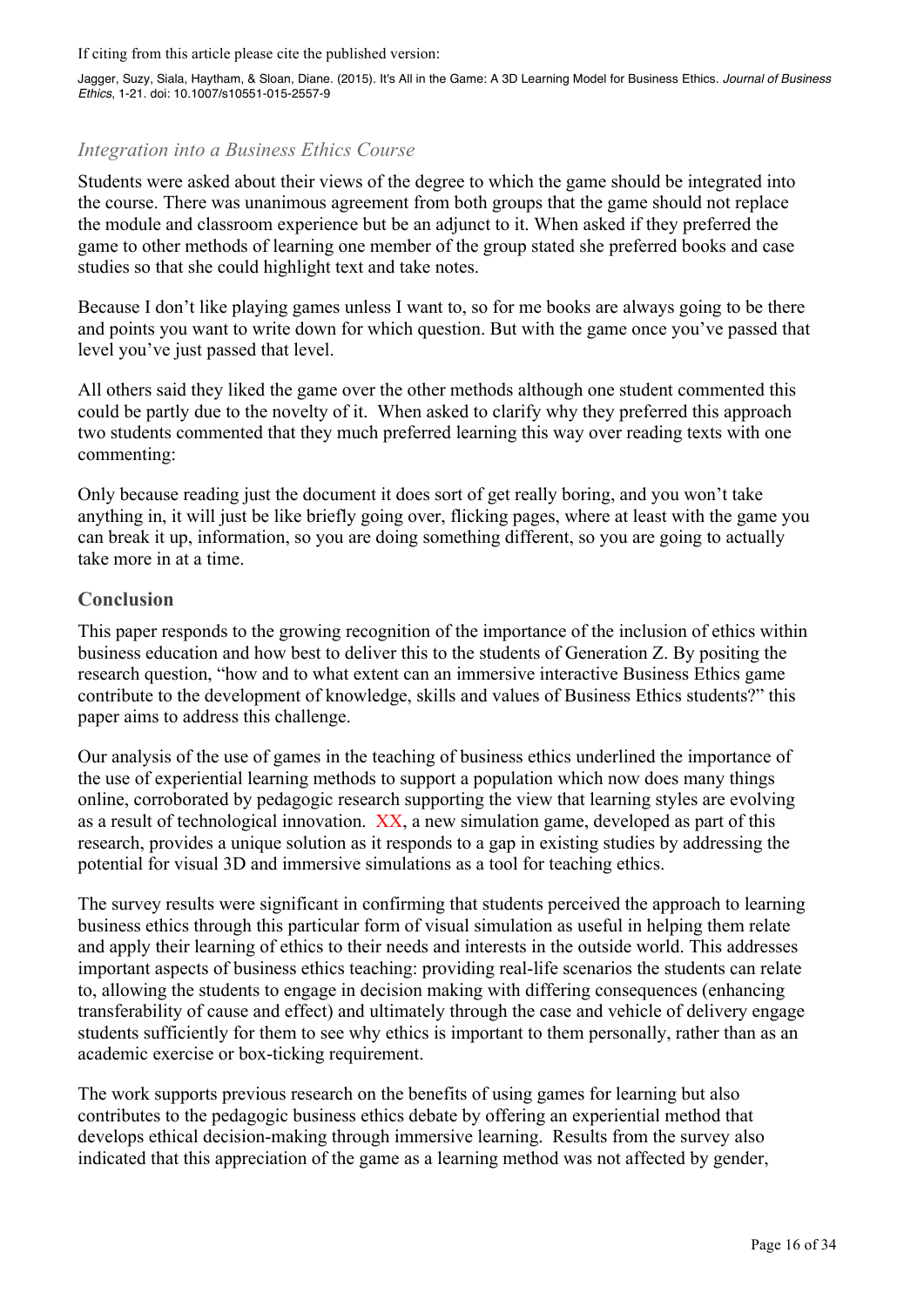Jagger, Suzy, Siala, Haytham, & Sloan, Diane. (2015). It's All in the Game: A 3D Learning Model for Business Ethics. Journal of Business Ethics, 1-21. doi: 10.1007/s10551-015-2557-9

gaming prowess or job experience. Specific contributions in the area of pedagogy, theory and research and business ethics pedagogy are discussed below.

#### *Implications for Pedagogic Theory & Research (TAM Models)*

This research provides a subtle theoretical contribution to the extant TAM literature. Our findings indicate that the use of 3D gaming technology as a pedagogical facilitator can foster a positive learning experience. The theoretical foundation of our TAM-based variant model has been corroborated when ease-of-use was found to be a significant predictor of an adapted version of perceived usefulness in the form of perceived practicability of learnt skills and knowledge (PPSK), a phenomenon that recurred consistently in the extant TAM literature (Davis, 1993; Davis, et al., 1989). Our findings also showed that this developed construct (PPSK) had a significant effect on situated learning (SL). From this we contend that our 'pedagogical' variant of the TAM model can potentially be used and adapted in future studies to measure and understand technology acceptance in the context of serious games.

#### *Implications for Business Ethics Pedagogy*

In response to our question as to whether the game could contribute to the development of knowledge, skills and values, our mixed method approach proved useful in corroborating quantitative findings. The strength of an interactive immersive game was evident in three main areas. Firstly, the game utilises a new learning style that has evolved with the changing demographic of Generation Z and the parallel development of technology as an educational enabler. This is demonstrated in hypotheses 2 and 3 as students found the game easy to use and this impacted on their belief that it was useful to them in developing knowledge and skills in ethical decision-making – skills which they considered transferable to real life situations. It extends the research to support the use of games of this type to develop ethical decision-making. As demonstrated in hypothesis 4, students were motivated to learn by moving to new levels and gaining points to be mentioned on the leader board thus supporting the potential of this aspect of games design as a way to engage learning.

Secondly, the game offers an interactive environment that mirrors the real world in which students can experiment and experience to some degree the consequences of their ethical choices. Learning theoretical concepts can make ethics a dry subject and students clearly appreciated this alternative pedagogical approach through which to apply the theory to real life dilemmas. Furthermore the nature of gameplay, in which the player is required to make choices, which affect their character, suggests games are naturally suited as a method to help develop ethical insight and awareness as students explore their own values within the context of rules based requirements. Focus group comments suggested that the immersive quality of games allows the player to experience beyond the cognitive as they become a part of the environment. They are allowed to fail in ways they are not ethically permitted to do in real life and are free to make their own decisions and 'see what happens'. This makes the game useful in helping to reduce that 'concrete/abstract and personal/impersonal' divide that currently exists in business ethics education (Gu & Neesham, 2014). As one student pointed out, 'it makes you aware of yourself' as you are required to make a decision, and then gain insight into the impact that decision has on others.

Thirdly, pragmatically, it is possible to engage participants in active learning without the instructor having to be physically present or having to mark large volumes of student work. In response to the economic crisis there has been an increase in the number of standalone ethics courses on university programmes (May, et al., 2013) and employee induction schemes (Jondle, et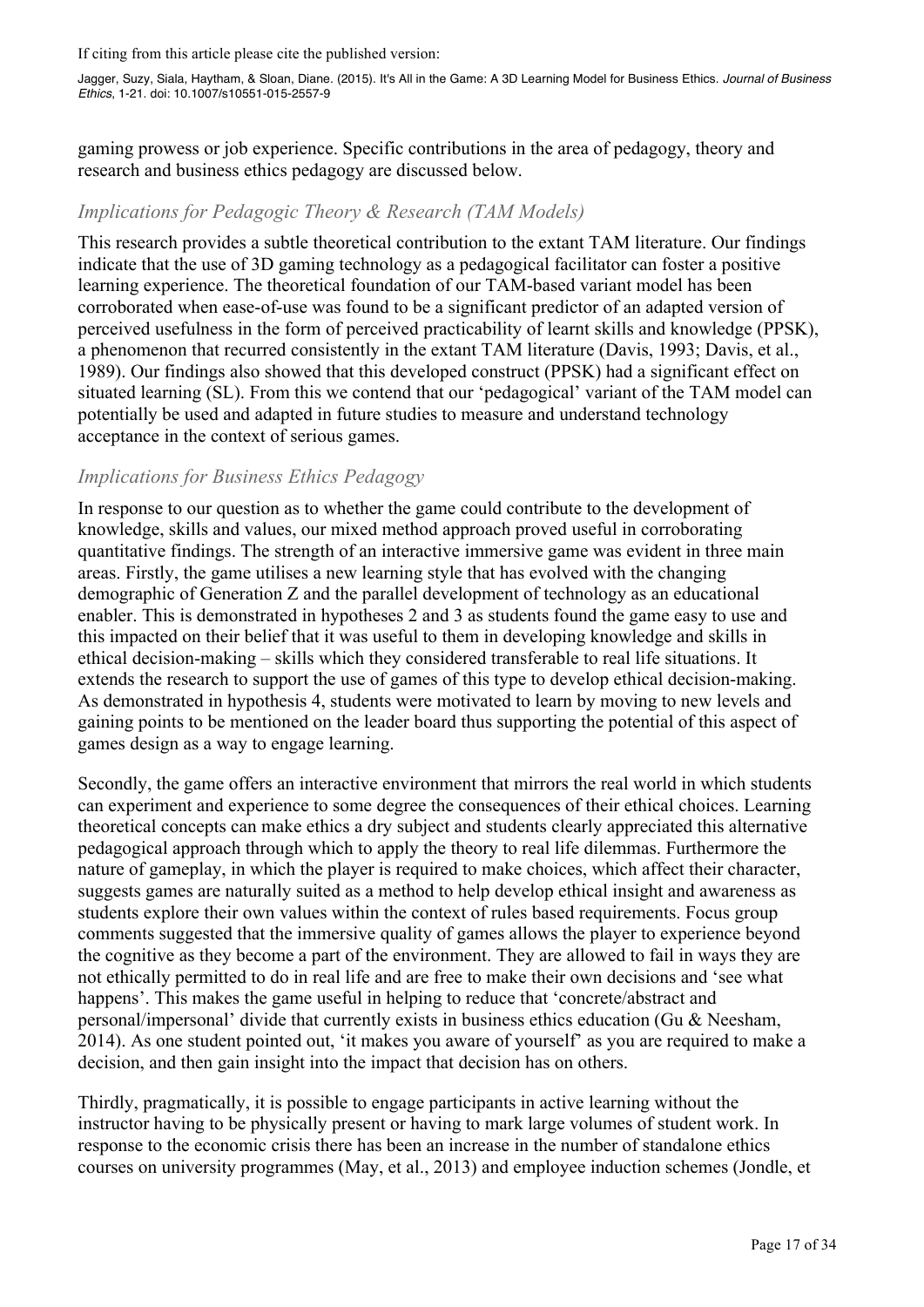Jagger, Suzy, Siala, Haytham, & Sloan, Diane. (2015). It's All in the Game: A 3D Learning Model for Business Ethics. Journal of Business Ethics, 1-21. doi: 10.1007/s10551-015-2557-9

al., 2014) and methods to engage and motivate large numbers to engage personally with the issues is a challenge. This is where web-based technology can play a part in reaching large numbers in any location with a suitable broadband connection. Games of this nature could be used on employee training and induction schemes in conjunction with other methods of e-learning interaction (forums and discussion groups and assessment) to provide employees with a more interactive way of understanding particular ethical dilemmas that may occur in their work environment. This is an avenue for further exploration.

## **Limitations and Further Research**

It cannot be said from this research what impact this form of learning experience will have had on future ethical motivation and subsequent behaviour in the workplace. The research measured students' perceptions of their ethical decision-making and utility in the real world but did not attempt to judge the morality of their choices, only their own perceptions of the game to improve their learning and awareness of the issues within the context of their own values. As with any subject of this nature, to accurately assess an individual's capability for moral judgment is a difficult task, fraught with ideological pitfalls. Anderson and Lawton (2009) also acknowledge that establishing external validity in evaluating the pedagogic effectiveness of simulations in terms of actual learning has proved problematic. Studies tend to focus on affective elements via player perceptions and lower level cognitive function. They surmise that reasons for this are due to a better understanding amongst researchers in ways to measure lower levels rather than high levels of understanding and the complications involved in designing higher-level measurement tools (ibid: 212). That said, students' belief in whether they have learned – and their enjoyment of the process - are important components in determining the impact of their educational experience particularly in the light of integration and retention (ibid). Although our primary concern should be whether our students are actually learning the fact they *think* they are is of great value in and of itself. In terms of evaluating the effectiveness of a game designed to help students develop an understanding of professional ethics within the context of their own values, their perceptions would be even more relevant as ethics involves an understanding of issues from one's own and other situational perspectives.

From a statistical perspective, although the size of the sample in this research is appropriate for exploratory studies and the type of tests that we have conducted, care should be taken when generalising the results to a wider population. Future studies are planned with larger sample sizes and over different geographical and cultural contexts to determine the extent to which these findings will replicate. Future work is also planned to evaluate the effectiveness of the game through an analysis of game scores against achieved learning outcomes. Finally, as the majority of the students were in employment, it seems likely that ethics games of this type would be beneficial on employee training and induction programmes, and thus a potentially exciting opportunity for future research.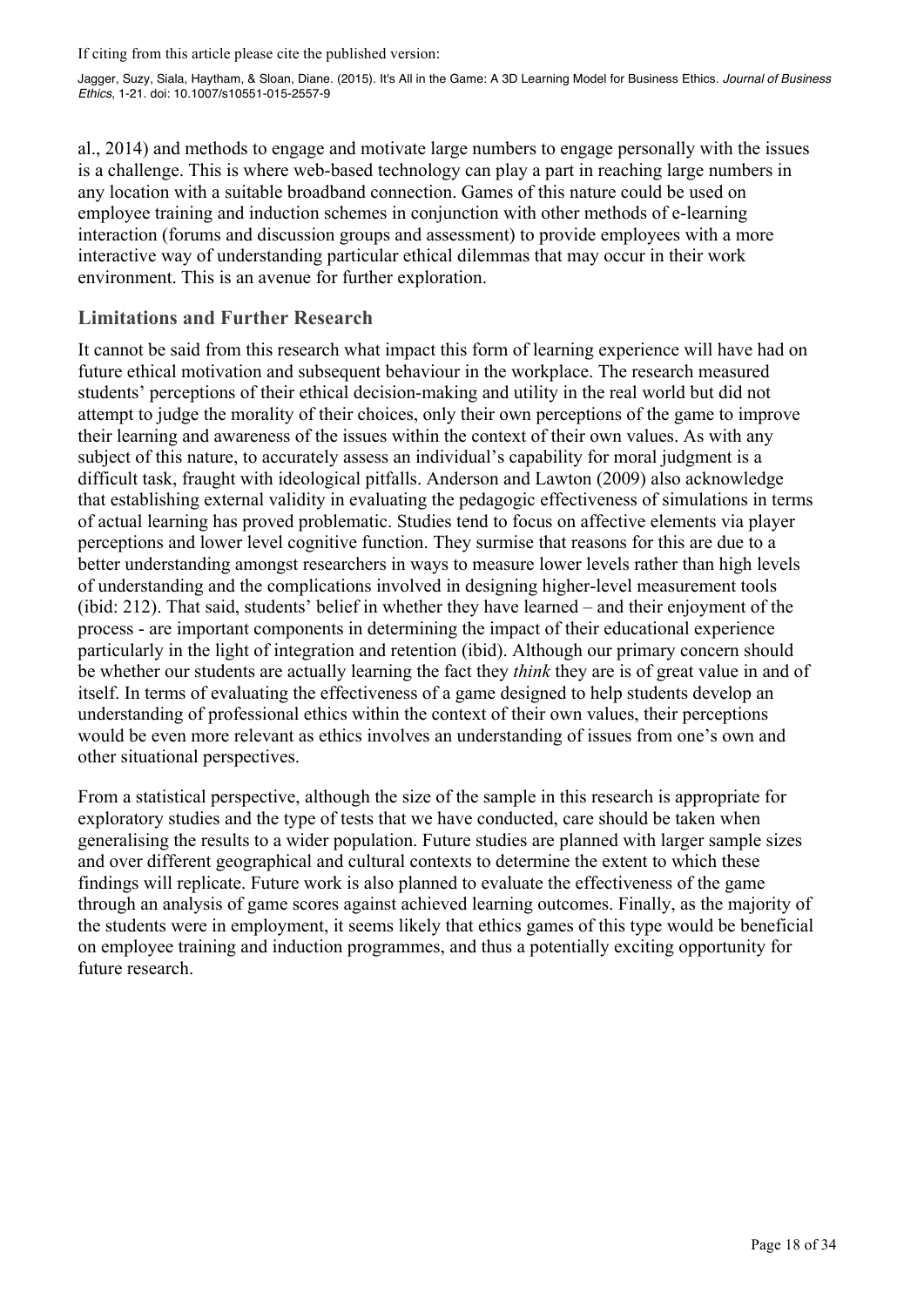Jagger, Suzy, Siala, Haytham, & Sloan, Diane. (2015). It's All in the Game: A 3D Learning Model for Business Ethics. Journal of Business Ethics, 1-21. doi: 10.1007/s10551-015-2557-9

## **APPENDIX A**

| <b>Measurement Construct</b>                                                      | <b>Acronym/Code</b> | <b>Description</b>                                                                                                                                                                                                                                 |
|-----------------------------------------------------------------------------------|---------------------|----------------------------------------------------------------------------------------------------------------------------------------------------------------------------------------------------------------------------------------------------|
| Ease of Use<br>(TAM)                                                              | <b>EOU</b>          | Ease of use is where participants feel that minimal effort<br>is required to learn the Game.                                                                                                                                                       |
| Perceived Playfulness<br>(TAM)                                                    | PP                  | Perceived enjoyment in playing the game (hedonic).                                                                                                                                                                                                 |
| Perceived Practicability of<br>Learnt Skills and<br>Knowledge<br>(New Construct*) | <b>PPSK</b>         | Drawn from the items that represent the U and TS<br>constructs and thus is defined as the extent to which<br>respondents believe the game was useful in acquiring<br>and relating knowledge and practical ethical skills to<br>business decisions. |
| Reward<br>(Yusoff, 2010)                                                          | R                   | The feedback arrangement in the game to encourage<br>participants and keep motivation high to complete.                                                                                                                                            |
| <b>Situated Learning</b><br>(Yusoff, 2010)                                        | <b>SL</b>           | The provision of a gaming environment or world where<br>the participants can relate their learning to their needs<br>and interests in the outside world.                                                                                           |
| <b>Transfer of Learnt Skills</b><br>(Yusoff, 2010)                                | <b>TS</b>           | Perception of use to relate learned knowledge and skill to<br>business decisions.                                                                                                                                                                  |
| Perceived Usefulness<br>(TAM)                                                     | U                   | Participants' belief that using the game helps them in<br>making better business ethical decisions.                                                                                                                                                |
| $*$ = new construct derived from factor analysis<br><b>Glossary of Constructs</b> |                     |                                                                                                                                                                                                                                                    |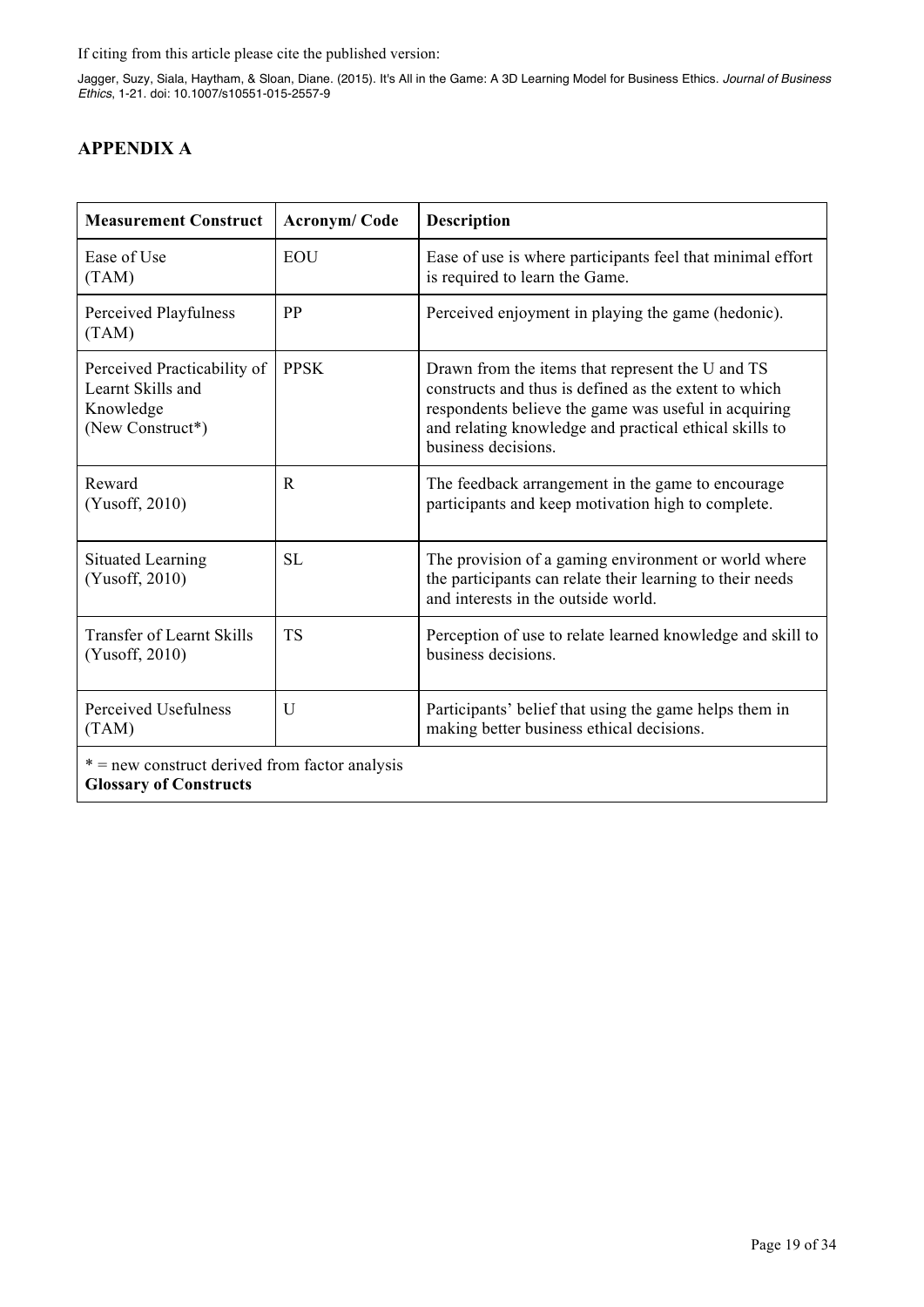Jagger, Suzy, Siala, Haytham, & Sloan, Diane. (2015). It's All in the Game: A 3D Learning Model for Business Ethics. Journal of Business Ethics, 1-21. doi: 10.1007/s10551-015-2557-9

**APPENDIX B** (request from Authors)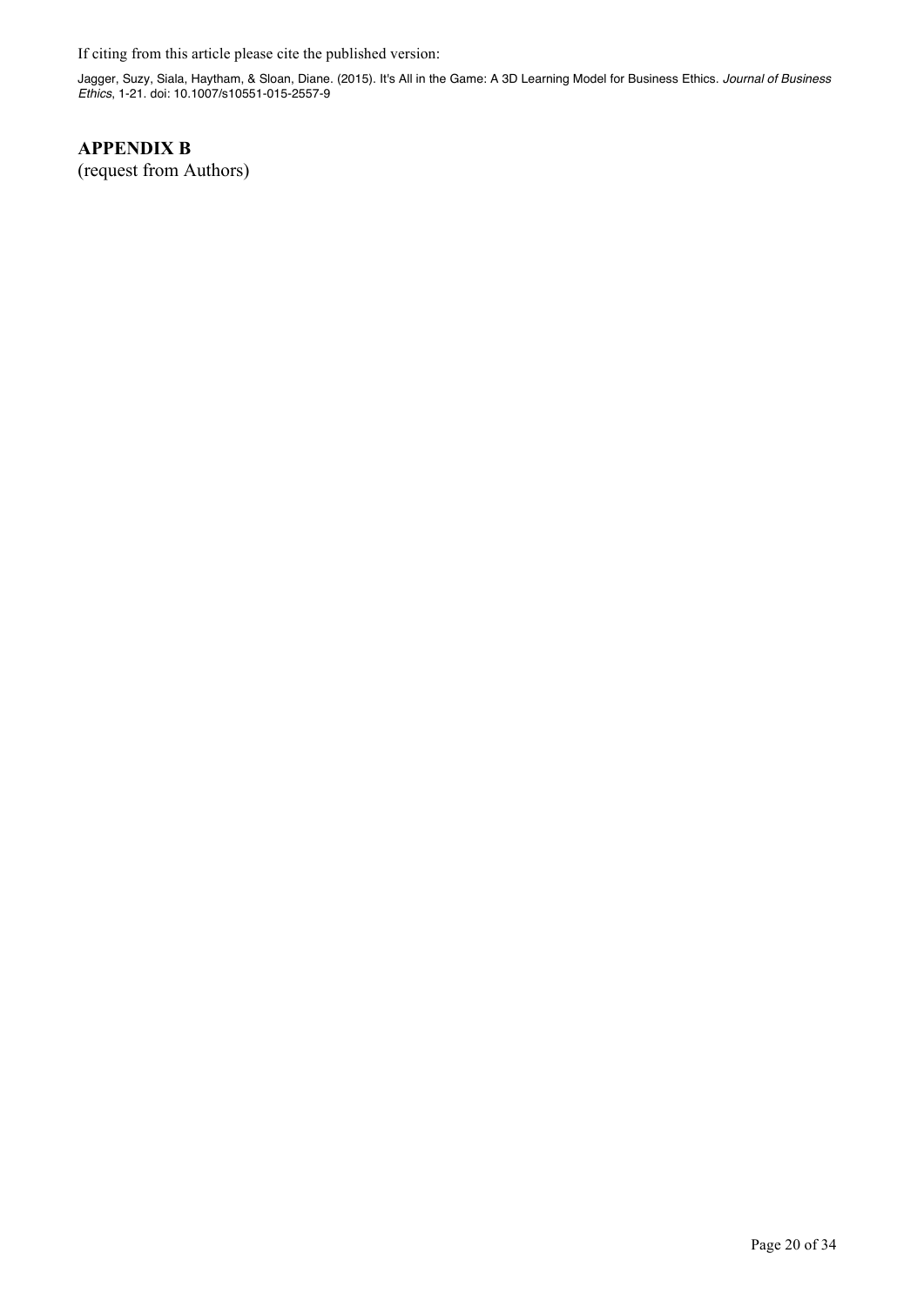Jagger, Suzy, Siala, Haytham, & Sloan, Diane. (2015). It's All in the Game: A 3D Learning Model for Business Ethics. Journal of Business Ethics, 1-21. doi: 10.1007/s10551-015-2557-9

## **APPENDIX C**

| <b>Measurement Scale Initial</b> |      | <b>Extraction</b> |
|----------------------------------|------|-------------------|
| EOU1                             | .698 | .447              |
| EOU <sub>2</sub>                 | 843  | .791              |
| EOU3                             | 891  | .839              |
| EOU4                             | 907  | .781              |
| EOU <sub>5</sub>                 | 865  | .730              |
| U <sub>1</sub>                   | 899  | .784              |
| U <sub>2</sub>                   | 890  | .843              |
| U <sub>3</sub>                   | 887  | .830              |
| U <sub>4</sub>                   | 863  | .744              |
| TS1                              | 926  | .848              |
| TS <sub>2</sub>                  | 943  | .840              |
| TS3                              | 951  | .771              |
| TS4                              | .953 | .805              |
| R1                               | 823  | .751              |
| R <sub>2</sub>                   | 933  | .869              |
| R <sub>3</sub>                   | .926 | .860              |
| R <sub>4</sub>                   | 872  | .773              |
| SL1                              | 908  | .837              |
| SL <sub>2</sub>                  | 894  | .868              |
| SL <sub>3</sub>                  | .864 | .881              |
| SL4                              | .761 | .595              |

Extraction Method: Maximum Likelihood.

**Communality scores of scale items**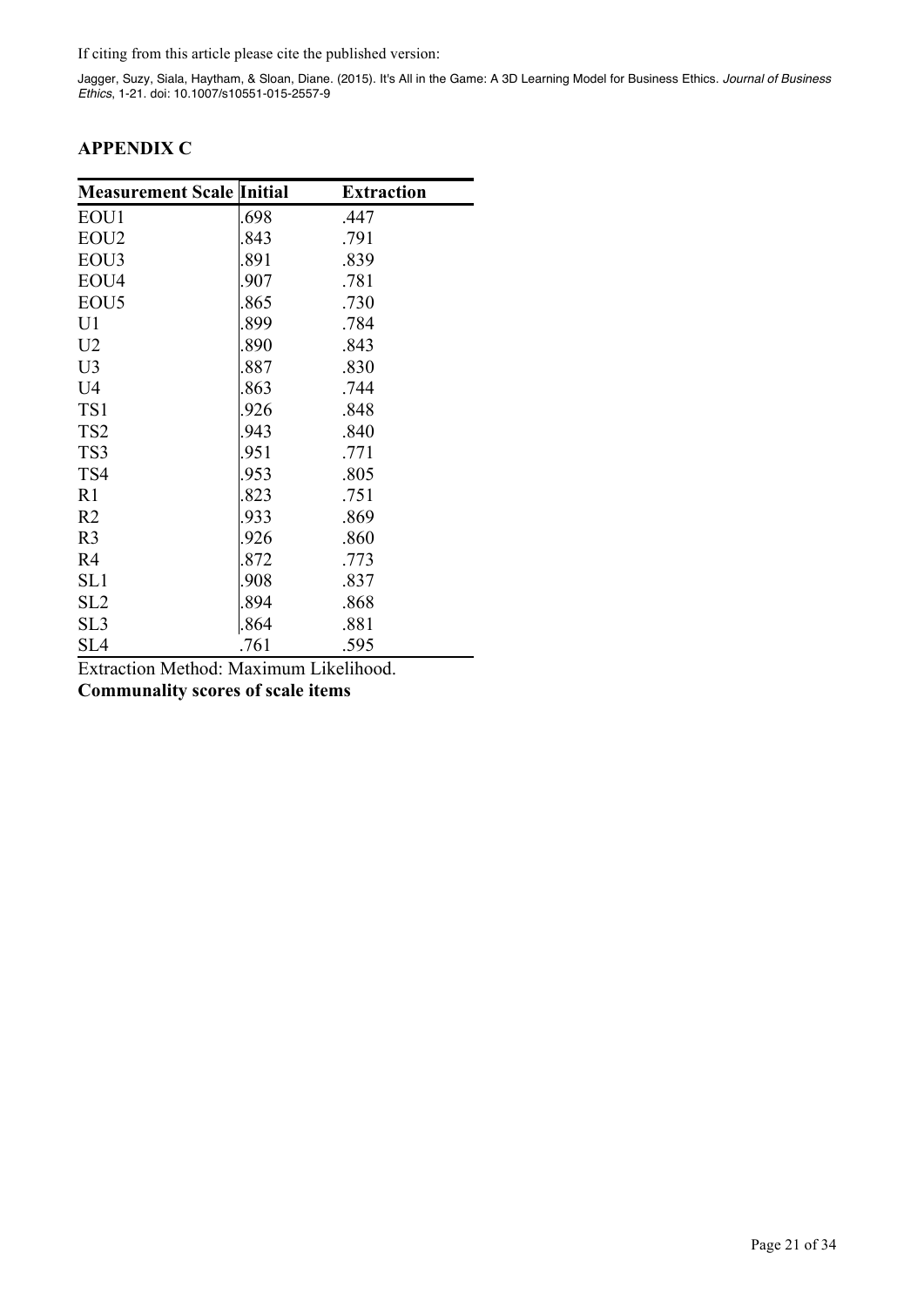Jagger, Suzy, Siala, Haytham, & Sloan, Diane. (2015). It's All in the Game: A 3D Learning Model for Business Ethics. Journal of Business Ethics, 1-21. doi: 10.1007/s10551-015-2557-9

## **APPENDIX D**

|                |                                                                                                                | Total % for each construct |               |                |                   |  |
|----------------|----------------------------------------------------------------------------------------------------------------|----------------------------|---------------|----------------|-------------------|--|
| Construct      | <b>Sample Question</b>                                                                                         | Agree                      | Dis-<br>agree | <b>Neither</b> | $Un-$<br>answered |  |
| <b>EOU</b>     | I find this game easy to use.                                                                                  | 66                         | 15            | 10             | 9                 |  |
| PP             | This game makes completing a task fun<br>and entertaining                                                      | 70                         | 12            | 9              | 9                 |  |
| $\mathbf R$    | I felt rewarded when I got points                                                                              | 71                         | 6             | 16             | 7                 |  |
| <b>SL</b>      | After playing this game, I feel that I have<br>learned new skills which I can apply in<br>different situations | 69                         | 7             | 10             | 14                |  |
| <b>TS</b>      | I feel that I have acquired new knowledge<br>that is useful in day-to-day business<br>decisions.               | 64                         | 10            | 17             | 9                 |  |
| $\overline{U}$ | This game can help me make better<br>ethical decisions                                                         | 62                         | 7             | 18             | 13                |  |
|                | Sample questions by construct and results $(n=103)$                                                            |                            |               |                |                   |  |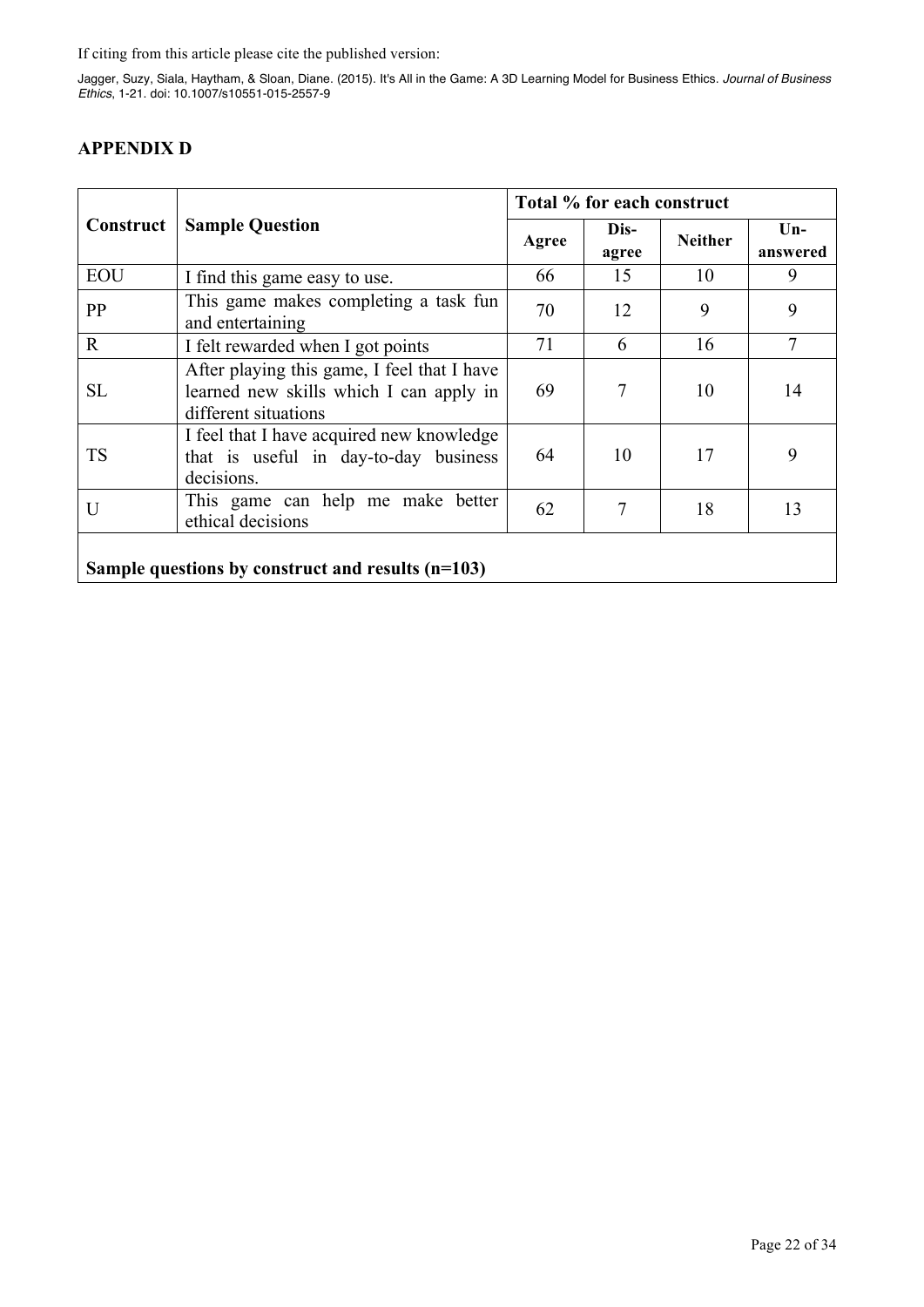Jagger, Suzy, Siala, Haytham, & Sloan, Diane. (2015). It's All in the Game: A 3D Learning Model for Business Ethics. Journal of Business Ethics, 1-21. doi: 10.1007/s10551-015-2557-9

## **APPENDIX E**

| <b>Research Question and Sub</b><br><b>Questions</b>                                                       | <b>Focus Group Questions</b> – Semi-structured - be flexible in terms of<br>order of questions to promote discussion.                                                                                                                                                                                                                                                                                                                                                                                                                               |
|------------------------------------------------------------------------------------------------------------|-----------------------------------------------------------------------------------------------------------------------------------------------------------------------------------------------------------------------------------------------------------------------------------------------------------------------------------------------------------------------------------------------------------------------------------------------------------------------------------------------------------------------------------------------------|
|                                                                                                            | How and to what extent can an immersive interactive Business Ethics game contribute to the<br>development of knowledge, skills and values of Business Ethics students?                                                                                                                                                                                                                                                                                                                                                                              |
| 1.1 How effective it is in aiding<br>students' development of ethical<br>sensitivity? (skills)             | 1<br>What were the ethical concepts you experienced in the first level<br>(the office)?<br>What were the ethical issues you experienced in the park?<br>$\overline{2}$<br>3<br>What were the ethical issues you experienced in the party?<br>$\overline{4}$<br>Were you able to identify the ethical issues or did you get help<br>from a friend?                                                                                                                                                                                                   |
| 1.2 How does it contribute to<br>the development of students'<br>situated learning of ethics?<br>(skills)  | Did the game help you identify the ethical issues in each level? If<br>1<br>so, in what way?<br>Do you think there are any benefits to the game approach to<br>$\overline{2}$<br>understanding ethics? - establish whether there was any<br>personal involvement - If so, did this help you relate to the ethics<br>in the situation?<br>If so what elements made you feel this way?<br>3<br>Does this prepare you for the work environment?<br>4                                                                                                   |
| 1.3 What impact does game<br>progression have on deep<br>learning of ethical constructs?<br>(gamification) | Were you motivated to complete the game? If so, what made<br>1<br>you carry on? If not, what stopped you?<br>How did your motivation impact on your learning? [was it<br>2<br>negative or positive?] In what way?<br>Who chose to hack into the system? Ask why<br>3<br>Who chose to use Gilly's company instead? Ask why<br>4<br>Did the ending have an impact on your ethical insights/values?<br>5<br>[make you think again about the issue]?                                                                                                    |
|                                                                                                            | How does use of a computer game contribute to the learning experience?                                                                                                                                                                                                                                                                                                                                                                                                                                                                              |
| 2.1 What are the benefits of<br>using a computer game over<br>more traditional methods?                    | Would you have preferred this exercise as a text document/case<br>1<br>study? If so why or why not?<br>$\overline{2}$<br>What extra benefit (if any) does the game provide?<br>Do you think the functionality could be improved and, if so,<br>3<br>would this make it of more benefit?<br>What would you like to see changed?<br>4                                                                                                                                                                                                                 |
| 2.2 How does it contribute to<br>knowledge acquisition?                                                    | Do you remember anything from the game with regard to<br>$\mathbf 1$<br>assessed knowledge? If so, ask them what.<br>2<br>Are there improvements you would recommend to improve your<br>retention of knowledge?<br>Did you read the quiz feedback?<br>3<br>Was this useful or not?<br>4<br>5<br>Did you engage with the quiz or just click anything to get<br>through?<br>[If clicked anything] – why do you think that was?<br>6<br>7<br>What would motivate you to actually do the quiz?<br>Do you think the quiz is important for learning?<br>8 |
| 2.3 What contribution can a<br>computer game offer within the<br>context of a blended learning<br>course?  | 1<br>Do you think the game should be blended with classroom<br>discussion or do you think it can stand on its own as a learning<br>tool?                                                                                                                                                                                                                                                                                                                                                                                                            |
| <b>Focus Group Semi-Structured Question Sheet</b>                                                          |                                                                                                                                                                                                                                                                                                                                                                                                                                                                                                                                                     |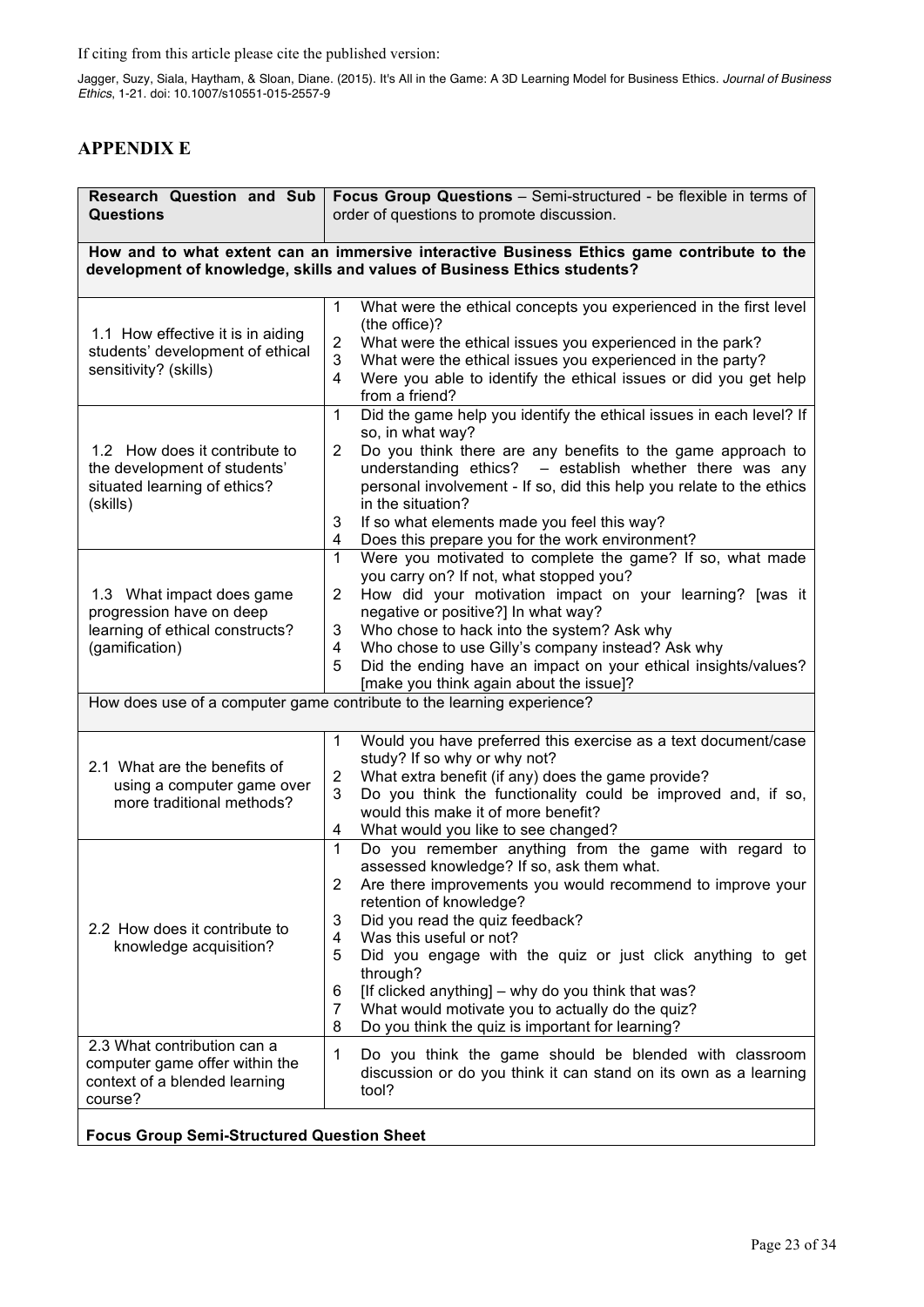Jagger, Suzy, Siala, Haytham, & Sloan, Diane. (2015). It's All in the Game: A 3D Learning Model for Business Ethics. Journal of Business Ethics, 1-21. doi: 10.1007/s10551-015-2557-9

## **ITEMS FOR INSERTION (FIGURES)**



**Figure 1**: Comic book page illustrating consequences of an action



Figure 2: Proposed conceptual model for perceived augmented learning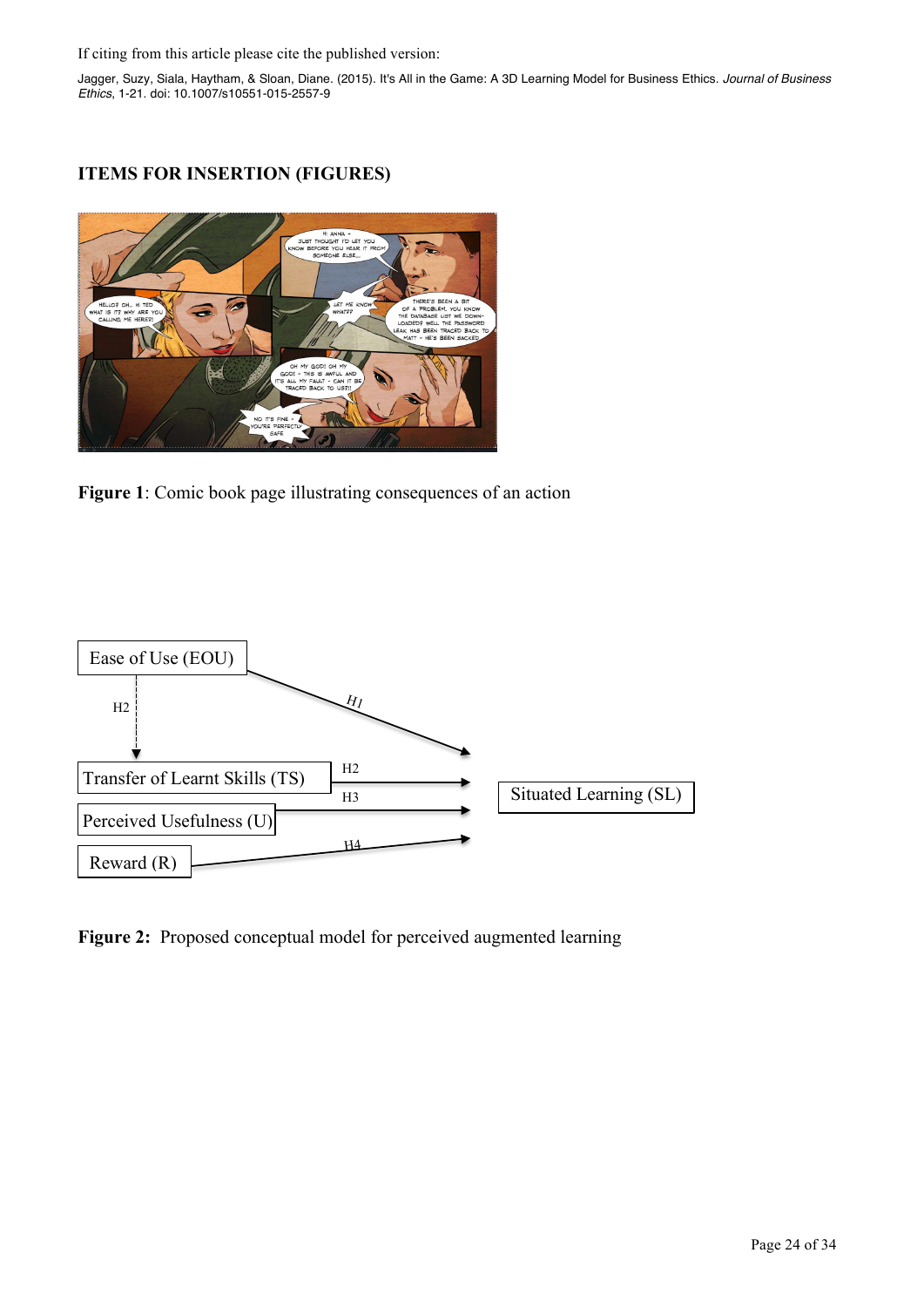Jagger, Suzy, Siala, Haytham, & Sloan, Diane. (2015). It's All in the Game: A 3D Learning Model for Business Ethics. Journal of Business Ethics, 1-21. doi: 10.1007/s10551-015-2557-9



**Figure 3:** Office Scene



**Figure 4:** Park Scene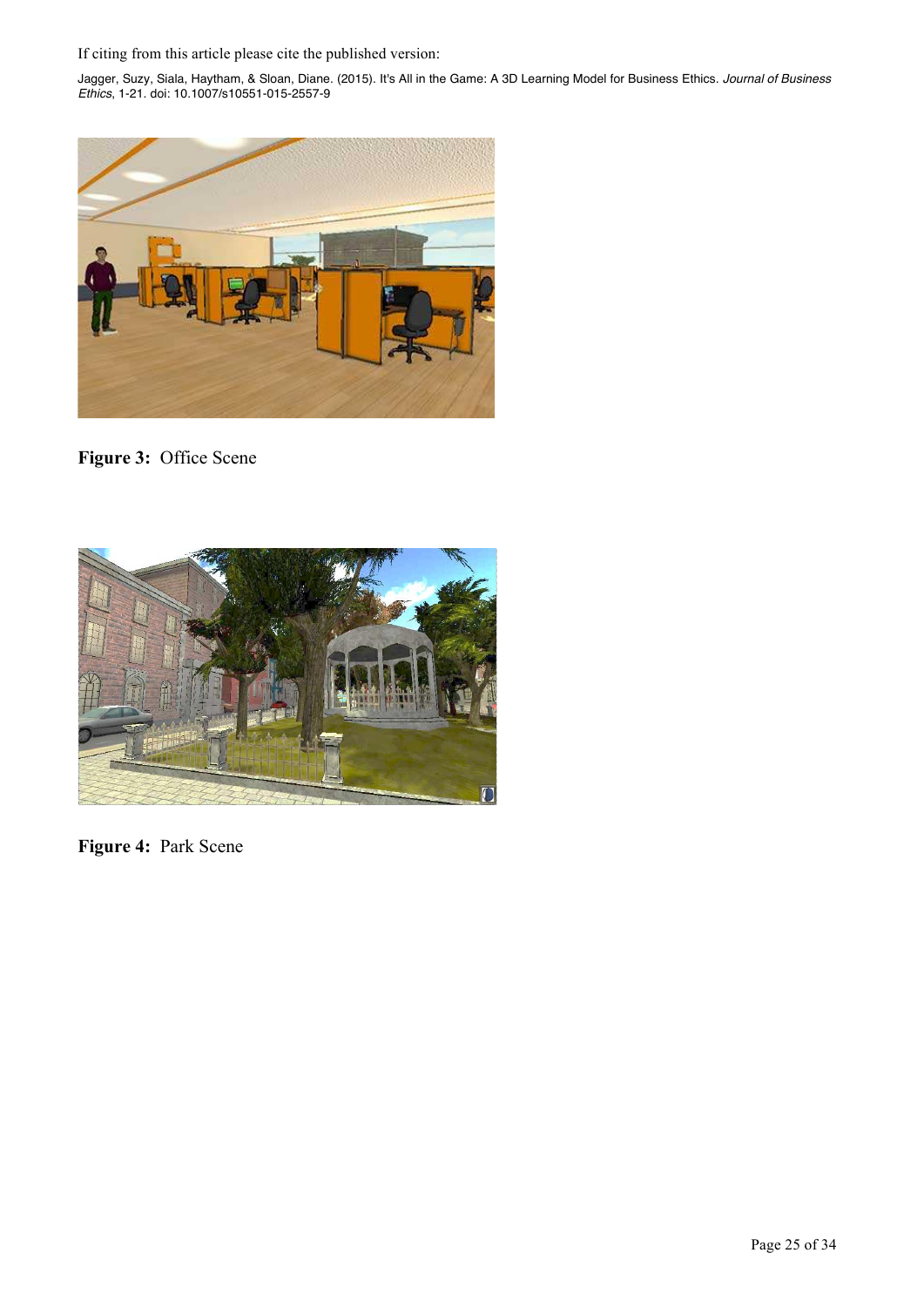Jagger, Suzy, Siala, Haytham, & Sloan, Diane. (2015). It's All in the Game: A 3D Learning Model for Business Ethics. Journal of Business Ethics, 1-21. doi: 10.1007/s10551-015-2557-9



**Figure 5:** Revised conceptual model for perceived augmented learning



Figure 6: Conceptual model with results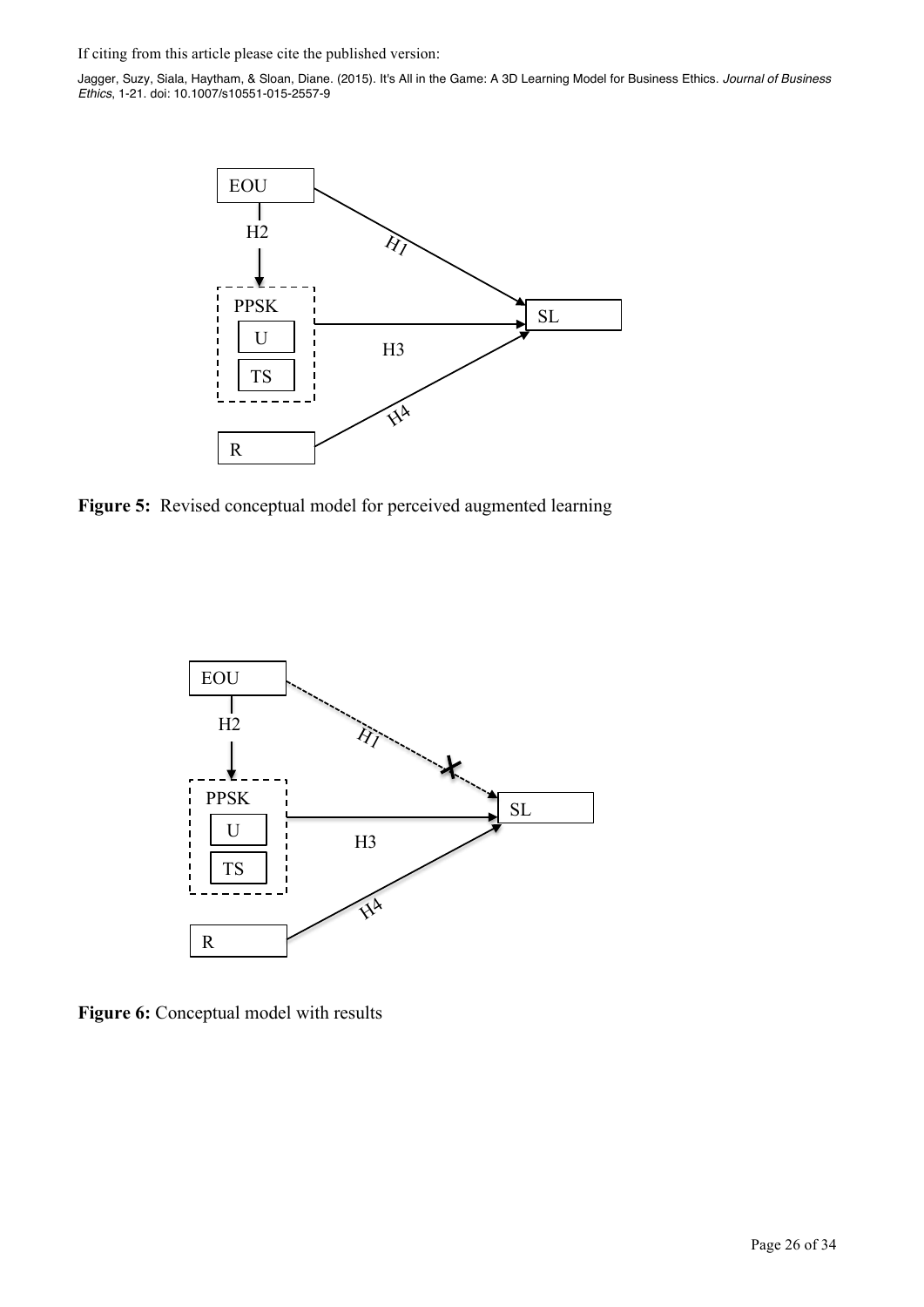Jagger, Suzy, Siala, Haytham, & Sloan, Diane. (2015). It's All in the Game: A 3D Learning Model for Business Ethics. Journal of Business Ethics, 1-21. doi: 10.1007/s10551-015-2557-9

## **ITEMS FOR INSERTION (TABLES)**

| Demographic                                 |                   | $\%$ (N=100) |
|---------------------------------------------|-------------------|--------------|
| Gender                                      | Male              | 39%          |
|                                             | Female            | 56%          |
|                                             | Unknown           | 5%           |
| Age                                         | 18 to 25          | 95%          |
|                                             | 26 to 34          | $4\%$        |
|                                             | 35 to 54          | $1\%$        |
| Ethnicity                                   | White             | 38%          |
|                                             | <b>Black</b>      | 17%          |
|                                             | Asian             | 32%          |
|                                             | Other             | 13%          |
| Employed                                    | Yes               | 63%          |
|                                             | N <sub>o</sub>    | 37%          |
| Work Experience                             | Less than 2 years | 44.4%        |
|                                             | 2 to 5 years      | 41.3%        |
|                                             | $>5$ years        | 14.3%        |
| Frequency of playing video and online games | Never             | 36%          |
|                                             | Seldom            | 20%          |
|                                             | Occasionally      | 25%          |
|                                             | Often             | 14%          |
|                                             | All of the Time   | 5%           |

**Table 1:** Demographics and characteristics of sample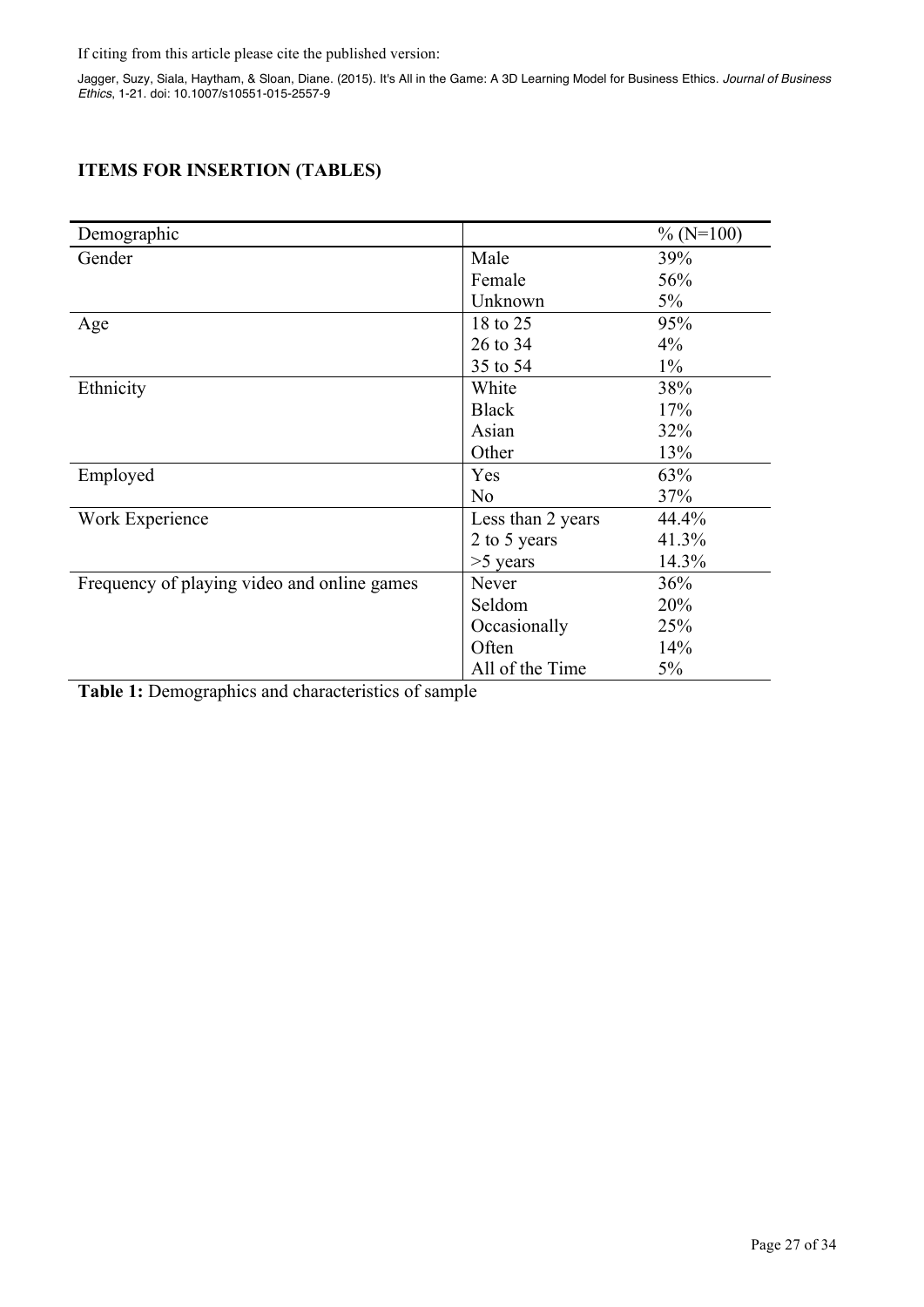Jagger, Suzy, Siala, Haytham, & Sloan, Diane. (2015). It's All in the Game: A 3D Learning Model for Business Ethics. Journal of Business Ethics, 1-21. doi: 10.1007/s10551-015-2557-9

| Measurement | Cronbach Alpha                        |
|-------------|---------------------------------------|
| Scale       |                                       |
| EOU         |                                       |
| <b>PPSK</b> | .931 (N=4)<br>.962 (N=8)<br>.916(N=4) |
| R           |                                       |
| SL.         | .907 ( $N=4$ )                        |
|             |                                       |

N= Number of items

**Table 2:** Cronbach Alpha for Measurement Scales

|                | Unstandardized<br>Coefficients |            | Standardized<br>Coefficients |       |      | Collinearity<br><b>Statistics</b> |            |
|----------------|--------------------------------|------------|------------------------------|-------|------|-----------------------------------|------------|
| Variable       | В                              | Std. Error | Beta                         |       | Sig. | Tolerance                         | <b>VIF</b> |
| (Constant)     | .540                           | 352        |                              | 1.535 | .128 |                                   |            |
| <b>EOU</b>     | .055                           | .063       | .067                         | .876  | .383 | .580                              | 1.724      |
| $\mathbf R$    | .427                           | .113       | .397                         | 3.780 | .000 | .309                              | 3.237      |
| <b>PPSK</b>    | 399                            | 108        | .414                         | 3.704 | .000 | .273                              | 3.657      |
| $R^2$          | $0.673**$                      |            |                              |       |      |                                   |            |
| Adjusted $R^2$ | 0.662                          |            |                              |       |      |                                   |            |
| F statistic    | 65.720**                       |            |                              |       |      |                                   |            |

Dependent Variable: SL (N=100),  $* =$  significant at p < 0.05,  $** =$  significant at p < 0.001 **Table 3:** Regression Results for SL as a dependent variable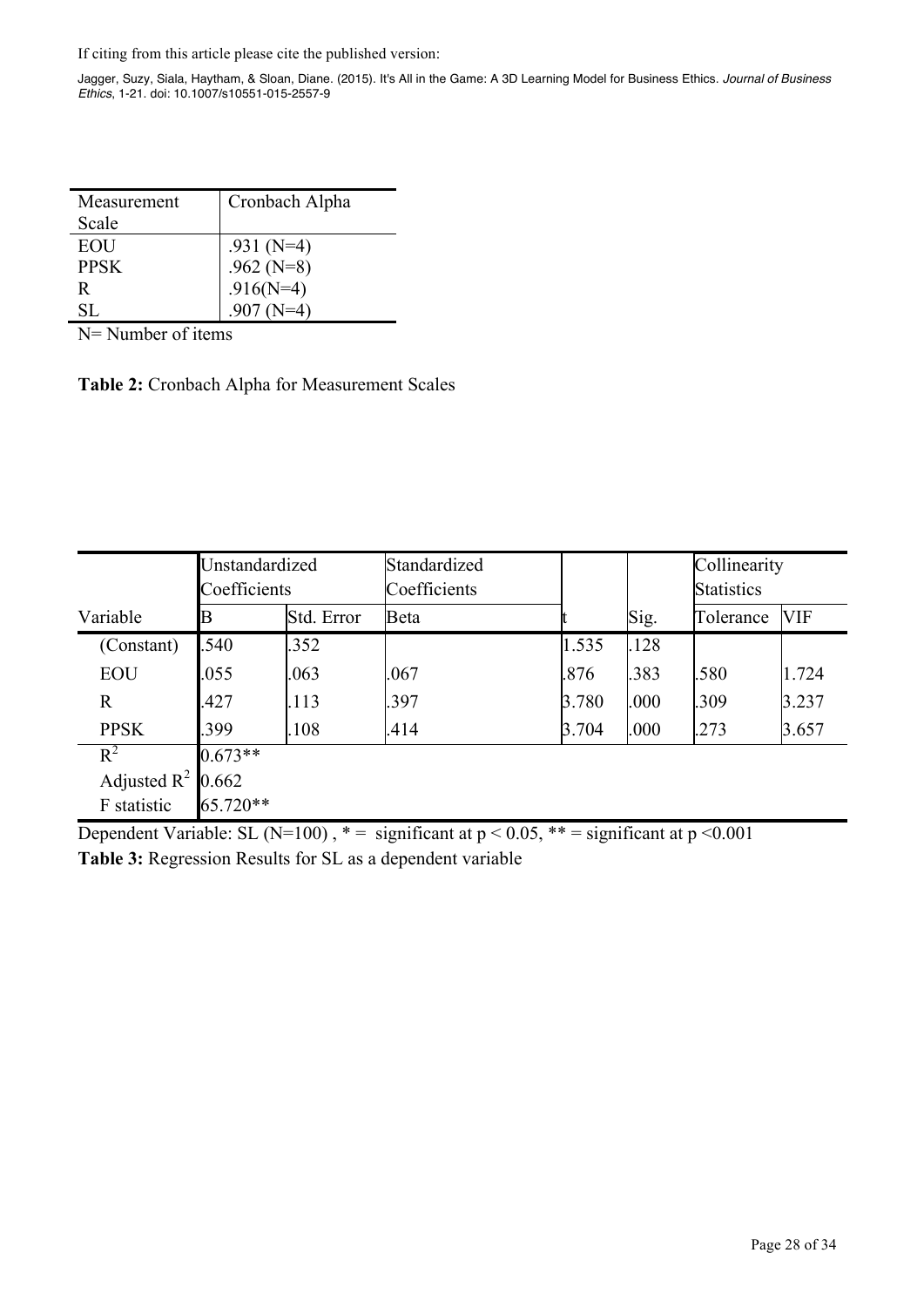Jagger, Suzy, Siala, Haytham, & Sloan, Diane. (2015). It's All in the Game: A 3D Learning Model for Business Ethics. Journal of Business Ethics, 1-21. doi: 10.1007/s10551-015-2557-9

|                      | Unstandardized<br>Coefficients |            | Standardized<br>Coefficients |       |      | Collinearity<br><b>Statistics</b> |            |
|----------------------|--------------------------------|------------|------------------------------|-------|------|-----------------------------------|------------|
| Variable             | B                              | Std. Error | Beta                         |       | Sig. | Tolerance                         | <b>VIF</b> |
| (Constant)           | 2.069                          | .355       |                              | 5.825 | .000 |                                   |            |
| <b>EOU</b>           | .545                           | .066       | .643                         | 8.301 | .000 | 1.000                             | 1.000      |
| $R^2$                | $0.413**$                      |            |                              |       |      |                                   |            |
| Adjusted $R^2$ 0.407 |                                |            |                              |       |      |                                   |            |
| F statistic          | 68.915**                       |            |                              |       |      |                                   |            |

Dependent Variable: PPSK (N=100),  $* =$  significant at p < 0.05,  $** =$  significant at p < 0.001 **Table 4**: Regression Results for PPSK as a dependent variable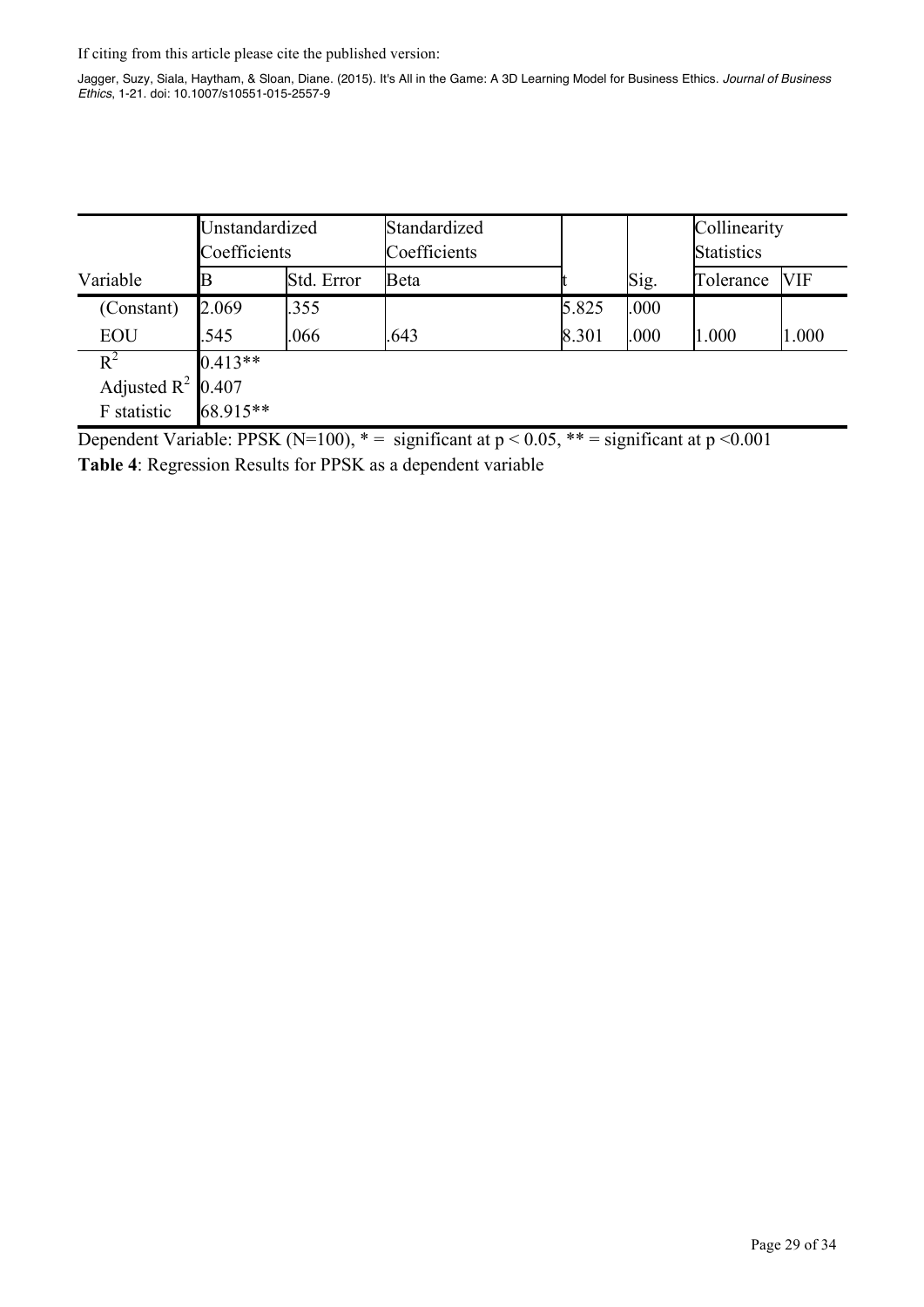Jagger, Suzy, Siala, Haytham, & Sloan, Diane. (2015). It's All in the Game: A 3D Learning Model for Business Ethics. Journal of Business Ethics, 1-21. doi: 10.1007/s10551-015-2557-9

# **Bibliography**

- Afari, E., Aldridge, J., Fraser, B., & Khine, M. (2013). Students perceptions of the learning environment and attitudes in game-based mathematics classrooms. *Learning Environments Research, 16*(1), 131-150. doi: 10.1007/s10984-012-9122-6
- Agarwal, R., & Karahanna, E. (2000). Time Flies When You're Having Fun: Cognitive Absorption and Beliefs about Information Technology Usage. *MIS Quarterly, 24*(4), 665-694. doi: 10.2307/3250951
- Ajzen, I. (1988). *Attitudes, personality and behavior*. Milton Keynes: Open University Press.
- Ajzen, I. (1991). The theory of planned behavior. *Organizational Behavior and Human Decision Processes, 50*, 179-211.
- Ajzen, I. (2002). Perceived behavioral control, self-efficacy, locus of control, and the theory of planned behavior. *Journal of Applied Social Psychology, 32*, 665-683.
- Anastasi, A. (1988). *Psychological Testing* (6th ed.). New York: Macmillan.
- Anderson, P. H., & Lawton, L. (2009). Business Simulations and Cognitive Learning: Developments, Desires, and Future Directions. *Simulation & Gaming, 40*(2), 193-216. doi: 10.1177/1046878108321624
- Annetta, L. A., Meng Tzu Cheng, & Holmes, S. (2010). Assessing twenty first century skills through a teacher created video game for high school biology students. *Research in Science & Technological Education, 28*(2), 101-114.
- Arbaugh, J. B. (2002). Managing the on-line classroom: A study of technological and behavioral characteristics of web-based MBA courses. *The Journal of High Technology Management Research, 13*(2), 203-223. doi: http://dx.doi.org/10.1016/S1047-8310(02)00049-4
- Babyak, M. A. (2004). What you see may not be what you get: a brief, nontechnical introduction to overfitting in regression-type models. *Psychosom Med, 66*(3), 411-421.
- Bajaj, A., & Nidumolu, S. (1998). A feedback model to understand information system usage. *Information and Management, 33*(4), 213-224.
- Beck, L., & Ajzen, I. (1991). Predicting dishonest actions using the theory of planned behavior. *Journal of Research in Personality, 25*(3), 285-301. doi: http://dx.doi.org/10.1016/0092- 6566(91)90021-H
- Benowitz, M. L., & Busse, T. V. (1970). Material incentives and the learning of spelling words in a typical school situation. *Journal of Educational Psychology, 61*(1), 24-26. doi: 10.1037/h0028822
- Benowitz, M. L., & Busse, T. V. (1976). Effects of material incentives on classroom learning over a four-week period. *Journal of Educational Psychology, 68*(1), 57-62. doi: 10.1037/0022- 0663.68.1.57
- Berlyne, D. E. (1965). *Structure and direction in thinking.* New York: Wiley.
- Bisett, B. M., & Rieber, M. (1966). The effects of age and incentive value on discrimination learning. *Journal of Experimental Child Psychology, 3*(2), 199-206. doi: 10.1016/0022- 0965(66)90094-4
- Bruner, J. S. (1965). *Toward a theory of Instruction*. Cambridge, Mass: Belknap Press of Harvard University Press.
- Buck, W. (2014). Theory of Business Ethics Simulation Games. *Journal of Business Ethics Education, 11*.
- Campbell, D. T., & Fiske, D. W. (1959). Convergent and Discriminant Validation by the Multitraitmultimethod Matrix. *Psychological bulletin, 56*(2), 81-105.
- Carrington, M., Neville, B., & Whitwell, G. (2010). Why Ethical Consumers Don't Walk Their Talk: Towards a Framework for Understanding the Gap Between the Ethical Purchase Intentions and Actual Buying Behaviour of Ethically Minded Consumers. *Journal of Business Ethics, 97*(1), 139-158. doi: 10.1007/s10551-010-0501-6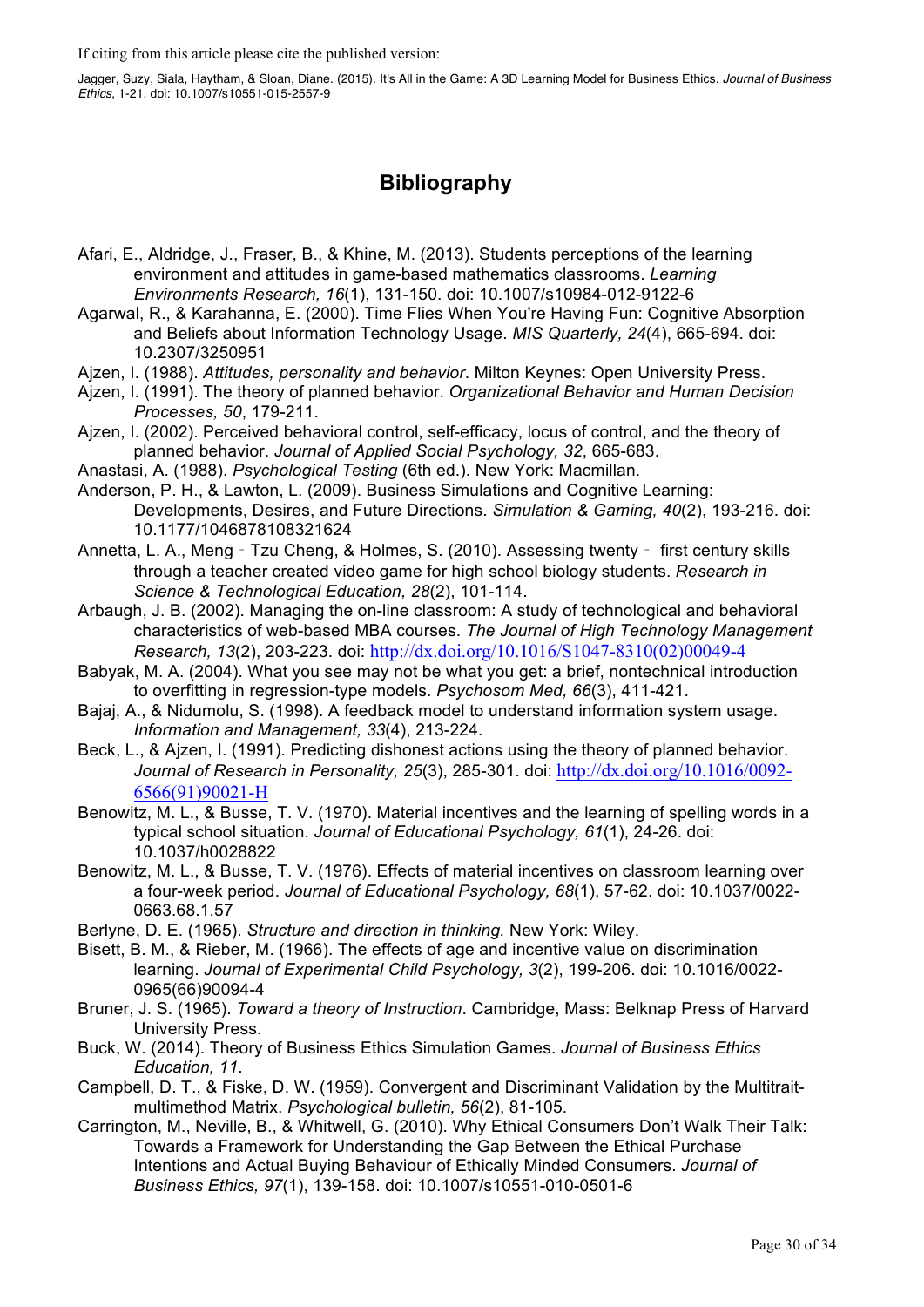Jagger, Suzy, Siala, Haytham, & Sloan, Diane. (2015). It's All in the Game: A 3D Learning Model for Business Ethics. Journal of Business Ethics, 1-21. doi: 10.1007/s10551-015-2557-9

- Cartwright, C. A. (1970). Efficacy of preferential incentives with elementary school children. *Journal of Educational Psychology, 61*(2), 152-158. doi: 10.1037/h0028904
- Churchill, G. A. J. (1979). A Paradigm for Developing Better Measures of Marketing Constructs. *Journal of Marketing Research, 16*(1), 64-73.
- Comrey, A. L., & Lee, H. B. (1992). *A First Course in Factor Analysis* (Second ed.). Hillsdale, NJ: **Erlbaum**
- Cooley, D. R. (2004). The Moral Paradigm Test. *Journal of Business Ethics, 50*(3), 289-294. doi: 10.1023/B:BUSI.0000024661.94386.47
- Crossan, M., Mazutis, D., & Seijts, G. (2013). In Search of Virtue: The Role of Virtues, Values and Character Strengths in Ethical Decision Making. *Journal of Business Ethics, 113*(4), 567-581. doi: 10.1007/s10551-013-1680-8
- Csikszentmihalyi, M. (1979). Intrinsic rewards and emergent motivation. In M. R. Lepper & D. Greene (Eds.), *The hidden costs of reward*. Morristown, N.J: Lawrence Erlbaum Associates.
- Davis, F. D. (1989). Perceived Usefulness, Perceived Ease of Use, and User Acceptance of Information Technology. *MIS Quarterly, 13*(3), 319-340. doi: 10.2307/249008
- Davis, F. D. (1993). User acceptance of information technology: system characteristics, user perceptions and behavioral impacts. *International Journal of Man-Machine Studies, 38*(3), 475-487. doi: http://dx.doi.org/10.1006/imms.1993.1022
- Davis, F. D., Bagozzi, R. P., & Warshaw, P. R. (1989). User Acceptance of Computer-Technology - a Comparison of 2 Theoretical-Models. *Management Science, 35*(8), 982- 1003.
- Dede, C. (2005). Planning for Neomillennial Learning Styles. *Educause Quarterly, 1*.
- Edmunds, R., Thorpe, M., & Conole, G. (2012). Student attitudes towards and use of ICT in course study, work and social activity: A technology acceptance model approach. *British Journal of Educational Technology, 43*(1), 71-84. doi: 10.1111/j.1467-8535.2010.01142.x
- Facteau, J. D., Dobbins, G. H., Russell, J. E., Ladd, R. T., & Kudisch, J. D. (1995). The influence of general perceptions of the training environment on pretraining motivation and perceived training transfer. *Journal of Management, 21*(1), 1-25.
- Falkenberg, L., & Woiceshyn, J. (2008). Enhancing Business Ethics: Using Cases to Teach Moral Reasoning. *Journal of Business Ethics, 79*(3), 213-217. doi: 10.1007/s10551-007-9381-9
- Felton, E. L., & Sims, R. R. (2005). Teaching Business Ethics: Targeted Outputs. *Journal of Business Ethics, 60*, 377-391.
- Figlio, D. N., & Kenny, L. W. (2007). Individual teacher incentives and student performance. *Journal of Public Economics, 91*(5-6), 901-914. doi: 10.1016/j.jpubeco.2006.10.001
- Fishbein, M., & Ajzen, I. (1975). *Belief, attitude, intention and behavior : an introduction to theory and research*. London: Addison-Wesley.
- Gee, J. P. (2003). *What Video Games Have to Teach Us About Learning and Literacy*. New York: Palgrave Macmillan.
- George, D., & Mallery, P. (2010). *SPSS for Windows step by step : a simple guide and reference, 17.0 update* (10th ed.). Boston: Allyn & Bacon.
- Gibson, A., & Frakes, A. (1997). Truth or Consequences: A Study of Critical Issues and Decision Making in Accounting. *Journal of Business Ethics, 16*(2), 161-171. doi: 10.1023/A:1017914713375
- Gioia, D. A., & Brass, D. J. (1986). Teaching the TV Generation: The Case for Observational Learning. *Organizational Behavior Teaching Review, 10*, 11-18.
- Gu, J., & Neesham, C. (2014). Moral Identity as Leverage Point in Teaching Business Ethics. *Journal of Business Ethics*, 1-10. doi: 10.1007/s10551-013-2028-0
- Guadagnoli, E., & Velicer, W. F. (1988). Relation to sample size to the stability of component patterns. *Psychological bulletin, 103*(2), 265.
- Hair, J. F. (2006). *Multivariate data analysis* (6th edition. ed.). Upper Saddle River, N.J.,: Pearson-Prentice Hall.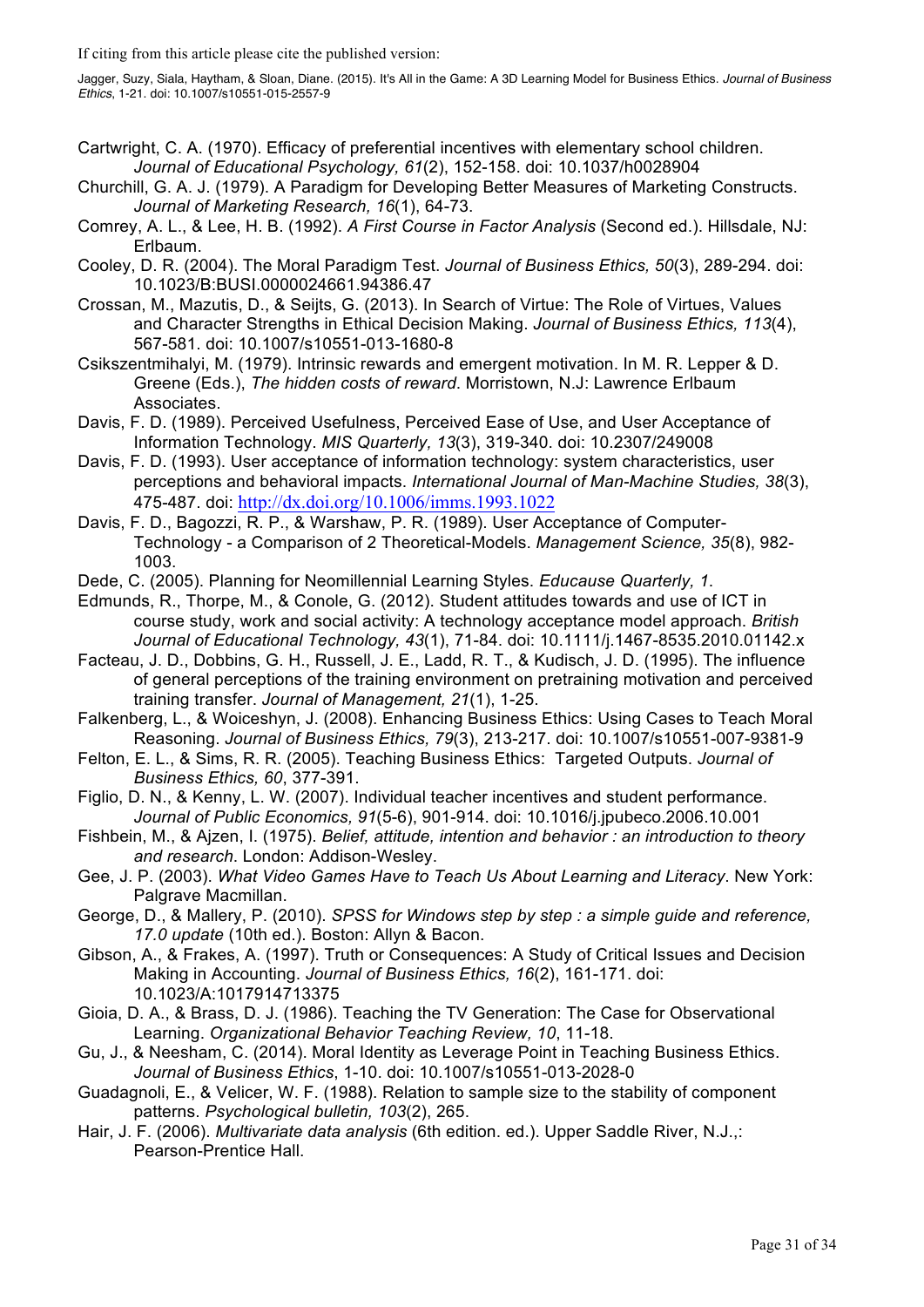Jagger, Suzy, Siala, Haytham, & Sloan, Diane. (2015). It's All in the Game: A 3D Learning Model for Business Ethics. Journal of Business Ethics, 1-21. doi: 10.1007/s10551-015-2557-9

- Hardy, M. A. (1993). Regression with dummy variables *Quantitative applications in the social sciences 07-093* (pp. 1 online resource (vi, 90 p.)). Retrieved from
	- http://SRMO.sagepub.com/view/regression-with-dummy-variables/SAGE.xml
- Hassan, L., Shiu, E., & Shaw, D. (2014). Who Says There is an Intention–Behaviour Gap? Assessing the Empirical Evidence of an Intention–Behaviour Gap in Ethical Consumption. *Journal of Business Ethics*, 1-18. doi: 10.1007/s10551-014-2440-0
- Hsu, C.-L., & Lu, H.-P. (2004). Why do people play on-line games? An extended TAM with social influences and flow experience. *Information & Management, 41*(7), 853-868. doi: http://dx.doi.org/10.1016/j.im.2003.08.014
- Huang, J.-H., Lin, Y.-R., & Chuang, S.-T. (2007). Elucidating user behavior of mobile learning: A perspective of the extended technology acceptance model. *Electronic Library, The, 25*(5), 585-598.
- Johnson, R. B., & Onwuegbuzie, A. J. (2004). Mixed Methods Research: A Research Paradigm Whose Time Has Come. *Educational Researcher, 33*(7), 14-26. doi: 10.3102/0013189x033007014
- Jondle, D., Ardichvili, A., & Mitchell, J. (2014). Modeling Ethical Business Culture: Development of the Ethical Business Culture Survey and Its Use to Validate the CEBC Model of Ethical Business Culture. *Journal of Business Ethics, 119*(1), 29-43. doi: 10.1007/s10551-012- 1601-2
- Kachigan, S. K. (1991). *Multivariate Statistical Analysis: A Conceptual Introduction* (Second ed.). New York: Radius Press.
- Kennedy, W. A., & Willcutt, H. C. (1964). Praise and blame as incentives. *Psychological bulletin, 62*(5), 323-332. doi: 10.1037/h0042917
- Kidwell, L. (2001). Student Honor Codes as a Tool for Teaching Professional Ethics. *Journal of Business Ethics, 29*(1-2), 45-49. doi: 10.1023/A:1006442925586
- Kim, S. S., & Malhotra, N. K. (2005). A longitudinal model of continued IS use: An integrative view of four mechanisms underlying postadoption phenomena. *Management Science, 51*(5), 741-755. doi: 10.1287/mnsc.1040.0326
- Klopfer, E., Osterweil, S., & Salen, K. (2009). Moving Learning Games Forward: Obstacles, Opportunities and Openness. *The Education Arcade, Massachusetts Institute of Technology, Creative Commons*.
- Knowles, J. B. (1963). Acquiescence Response Set and the Questionnaire Measurement of Personality. *British Journal of Social and Clinical Psychology, 2*(2), 131-137. doi: 10.1111/j.2044-8260.1963.tb00385.x
- Kolb, A. Y., Kolb, D. A., Passarelli, A., & Sharma, G. (2014). On Becoming an Experiential Educator: The Educator Role Profile. *Simulation & Gaming, 45*(2), 204-234. doi: 10.1177/1046878114534383
- Koufaris, M. (2002). Applying the technology acceptance model and flow theory to on-line consumer behavior, Information System Research *Information System Research 13*(2), 205–223.
- Kuss, D. J., Griffiths, M. D., & Binder, J. F. (2013). Internet addiction in students: Prevalence and risk factors. *Computers in Human Behaviour, 29*, 959-966.
- Laditka, S., & Houck, M. (2006). 'Student-Developed Case Studies: An Experiential Approach for Teaching Ethics in Management'. *Journal of Business Ethics, 64*(2), 157-167. doi: 10.1007/s10551-005-0276-3
- Landry, B. J. L., Griffeth, R., & Hartman, S. (2006). Measuring Student Perceptions of Blackboard Using the Technology Acceptance Model. *Decision Sciences Journal of Innovative Education, 4*(1), 87-99. doi: 10.1111/j.1540-4609.2006.00103.x
- Lawrence, K. E., & Reed, K. L. (2011). Experiencing and Measuring the Unteachable: Achieving AACSB Learning Assurance Requirements in Business Ethics. *Journal of Education for Business, 86*, 92-99.
- Lepper, M. R. (1988). Motivational considerations in the study of instruction. *Cognition and instruction, 5*(4), 289-309.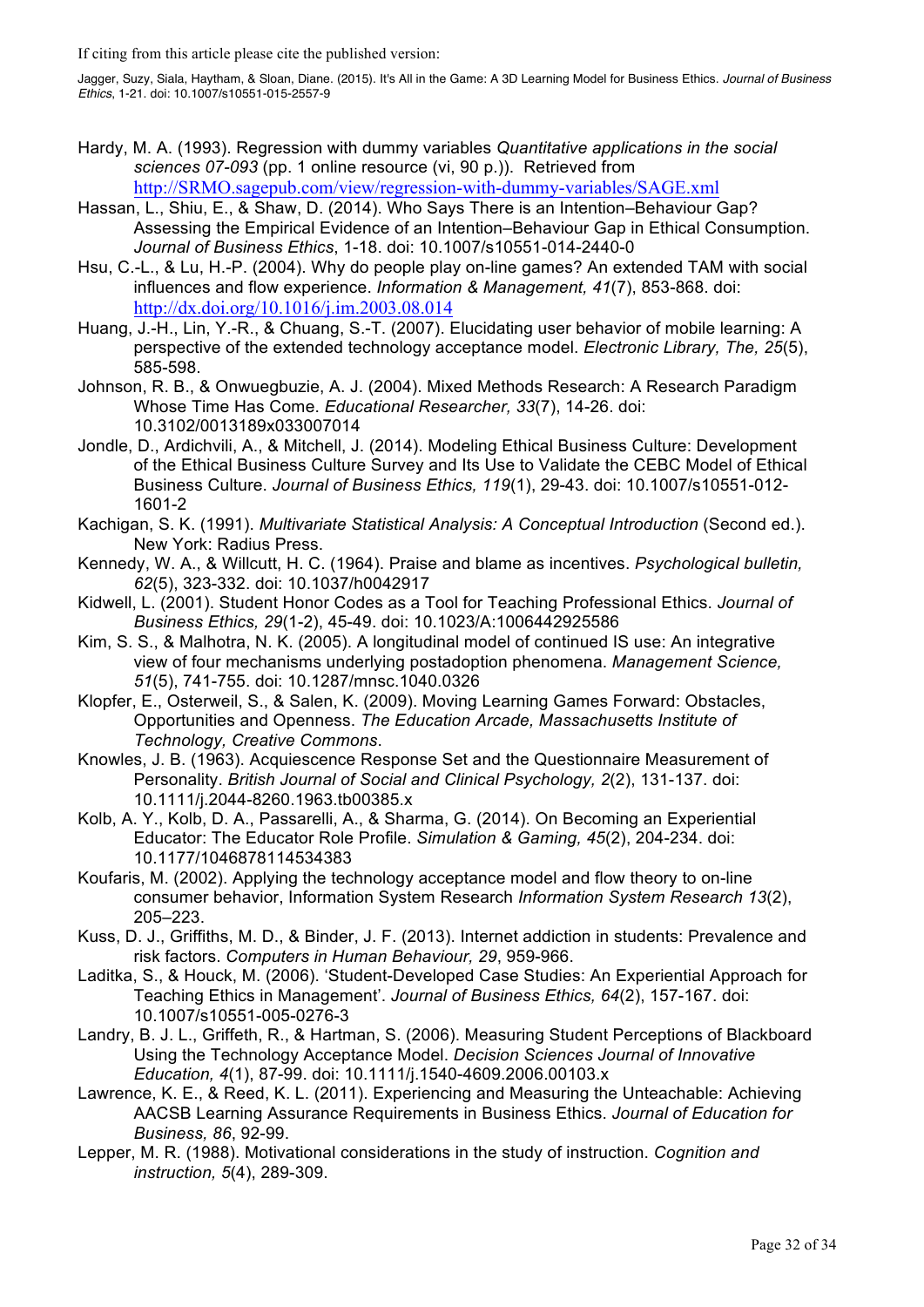Jagger, Suzy, Siala, Haytham, & Sloan, Diane. (2015). It's All in the Game: A 3D Learning Model for Business Ethics. Journal of Business Ethics, 1-21. doi: 10.1007/s10551-015-2557-9

- Liao, C., Lin, H., & Liu, Y. (2010). Predicting the Use of Pirated Software: A Contingency Model Integrating Perceived Risk with the Theory of Planned Behavior. *Journal of Business Ethics, 91*(2), 237-252. doi: 10.1007/s10551-009-0081-5
- Lin, J., & Lu, H. (2000). Toward an understanding of the behavioural intention to use a web site. *International Journal of Information Management 20*, 197-208.
- Litwin, M. S., & Fink, A. (1995). *How to Measure Survey Reliability and Validity*. London: Sage.
- Lloyd, P., & Van De Poel, I. (2008). Designing games to teach ethics. *Science & Engineering Ethics, 14*(3), 433-447.
- MacCallum, R. C., Widaman, K. F., Zhang, S., & Hong, S. (1999). Sample size in factor analysis. *Psychological methods, 4*(1), 84.
- Macchiarella, P. (2012). Trends in Digital Gaming: Free-to-Play, Social, and Mobile Games. Dallas, Texas.
- Malhotra, N. K. (2010). *Marketing Research : An Applied Orientation* (6th ed. ed.). London: Prentice Hall.
- Malhotra, N. K., Kim, S. S., & Patil, A. (2006). Common method variance in IS research: A comparison of alternative approaches and a reanalysis of past research. *Management Science, 52*(12), 1865-1883. doi: 10.1287/mnsc.1060.0597

Malone. (1981). Toward a Theory of Intrinsically Motivating Instruction. *Cognitive Science, 4*, 333-369.

- May, D., Luth, M., & Schwoerer, C. (2013). The Influence of Business Ethics Education on Moral Efficacy, Moral Meaningfulness, and Moral Courage: A Quasi-experimental Study. *Journal of Business Ethics*, 1-14. doi: 10.1007/s10551-013-1860-6
- McWilliams, V., & Nahavandi, A. (2006). Using Live Cases to Teach Ethics. *Journal of Business Ethics, 67*(4), 421-433. doi: 10.1007/s10551-006-9035-3
- Moon, Y.-L. (1986). A Review of Cross-Cultural Studies on Moral Judgment Development Using the Defining Issues Test. *Cross-Cultural Research, 20*(1-4), 147-177. doi: 10.1177/106939718602000107
- Moore, O. K., & Anderson, A. R. (1969). Some principles for the design of clarifying educational environments. In D. Goslin (Ed.), *Handbook of Socialization Theory and Research.* New York: Rand McNally.
- Morgan, D. L. (1996). Focus Groups. *Annual Review of Sociology, 22*, 129-152.
- Novak, T. P., Hoffman, D. L., & Duhachek, A. (2003). The Influence of Goal-Directed and Experiential Activities on Online Flow Experiences. *Journal of Consumer Psychology, 13*(1–2), 3-16. doi: http://dx.doi.org/10.1207/S15327663JCP13-1&2\_01
- Nunnally, J. C. (1978). *Psychometric Theory* (2nd ed.). New York ; London: McGraw-Hill.
- Nyberg, D. (2008). *The morality of everyday activities: not the right, but the good thing to do*. Piaget, J. (1951). *Play, dreams, and imitation in childhood.* New York: Norton.
- Podsakoff, P. M., MacKenzie, S. B., Lee, J.-Y., & Podsakoff, N. P. (2003). Common method biases in behavioral research: a critical review of the literature and recommended remedies. *Journal of applied psychology, 88*(5), 879.
- Princeton University. (2007). Working With Dummy Variables Retrieved 04/04/2014, 2014, from http://dss.princeton.edu/online\_help/analysis/dummy\_variables.htm
- Proserpio, L., & Gioia, D. A. (2007). Teaching the Virtual Generation. *Academy of Management Learning & Education, 6*(1), 69-90.
- Reynolds, J., & Santos, A. (1999). Cronbach's Alpha: A Tool for Assessing the Reliability of Scales. *Journal of Extension, 37*(2).
- Ricci, P., & Markulis, P. M. (1990). Can ethics be taught? A Simulation tests a traditional ethics pedagogy. *Developments In Business Simulation & Experiential Learning, 17*, 141-145.
- Roca, E. (2008). Introducing Practical Wisdom in Business Schools. *Journal of Business Ethics, 82*(3), 607-620. doi: 10.1007/s10551-007-9580-4
- Roca, J. C., Chiu, C., & Martínez, F. J. (2006). Understanding e-learning continuance intention: An extension of the Technology Acceptance Model. *International Journal of Human-Computer Studies, 64*(8), 683-696. doi: http://dx.doi.org/10.1016/j.ijhcs.2006.01.003